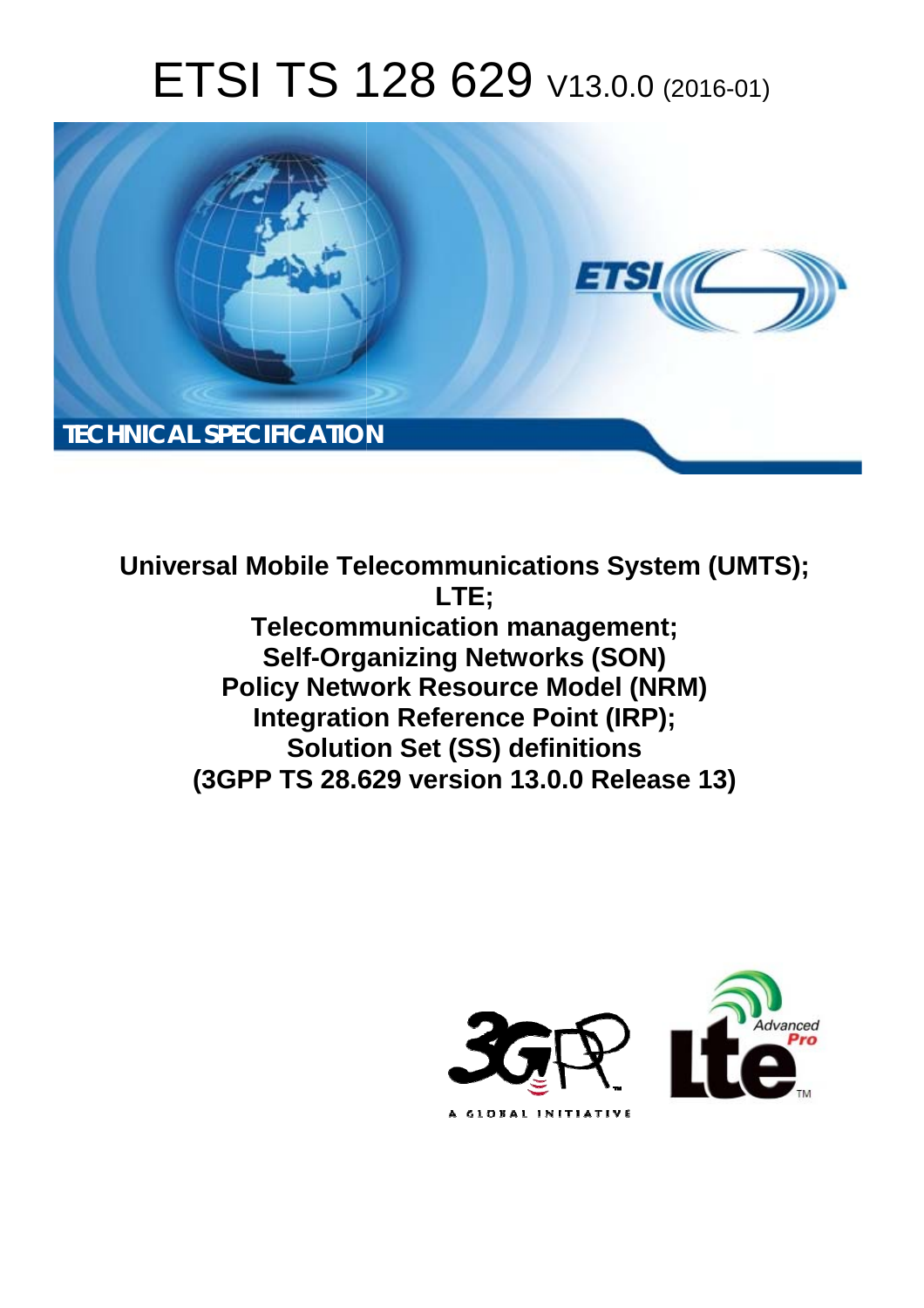Reference RTS/TSGS-0528629vd00

> Keywords LTE,UMTS

#### *ETSI*

#### 650 Route des Lucioles F-06921 Sophia Antipolis Cedex - FRANCE

Tel.: +33 4 92 94 42 00 Fax: +33 4 93 65 47 16

Siret N° 348 623 562 00017 - NAF 742 C Association à but non lucratif enregistrée à la Sous-Préfecture de Grasse (06) N° 7803/88

#### *Important notice*

The present document can be downloaded from: <http://www.etsi.org/standards-search>

The present document may be made available in electronic versions and/or in print. The content of any electronic and/or print versions of the present document shall not be modified without the prior written authorization of ETSI. In case of any existing or perceived difference in contents between such versions and/or in print, the only prevailing document is the print of the Portable Document Format (PDF) version kept on a specific network drive within ETSI Secretariat.

Users of the present document should be aware that the document may be subject to revision or change of status. Information on the current status of this and other ETSI documents is available at <http://portal.etsi.org/tb/status/status.asp>

If you find errors in the present document, please send your comment to one of the following services: <https://portal.etsi.org/People/CommiteeSupportStaff.aspx>

#### *Copyright Notification*

No part may be reproduced or utilized in any form or by any means, electronic or mechanical, including photocopying and microfilm except as authorized by written permission of ETSI.

The content of the PDF version shall not be modified without the written authorization of ETSI. The copyright and the foregoing restriction extend to reproduction in all media.

> © European Telecommunications Standards Institute 2016. All rights reserved.

**DECT**TM, **PLUGTESTS**TM, **UMTS**TM and the ETSI logo are Trade Marks of ETSI registered for the benefit of its Members. **3GPP**TM and **LTE**™ are Trade Marks of ETSI registered for the benefit of its Members and of the 3GPP Organizational Partners.

**GSM**® and the GSM logo are Trade Marks registered and owned by the GSM Association.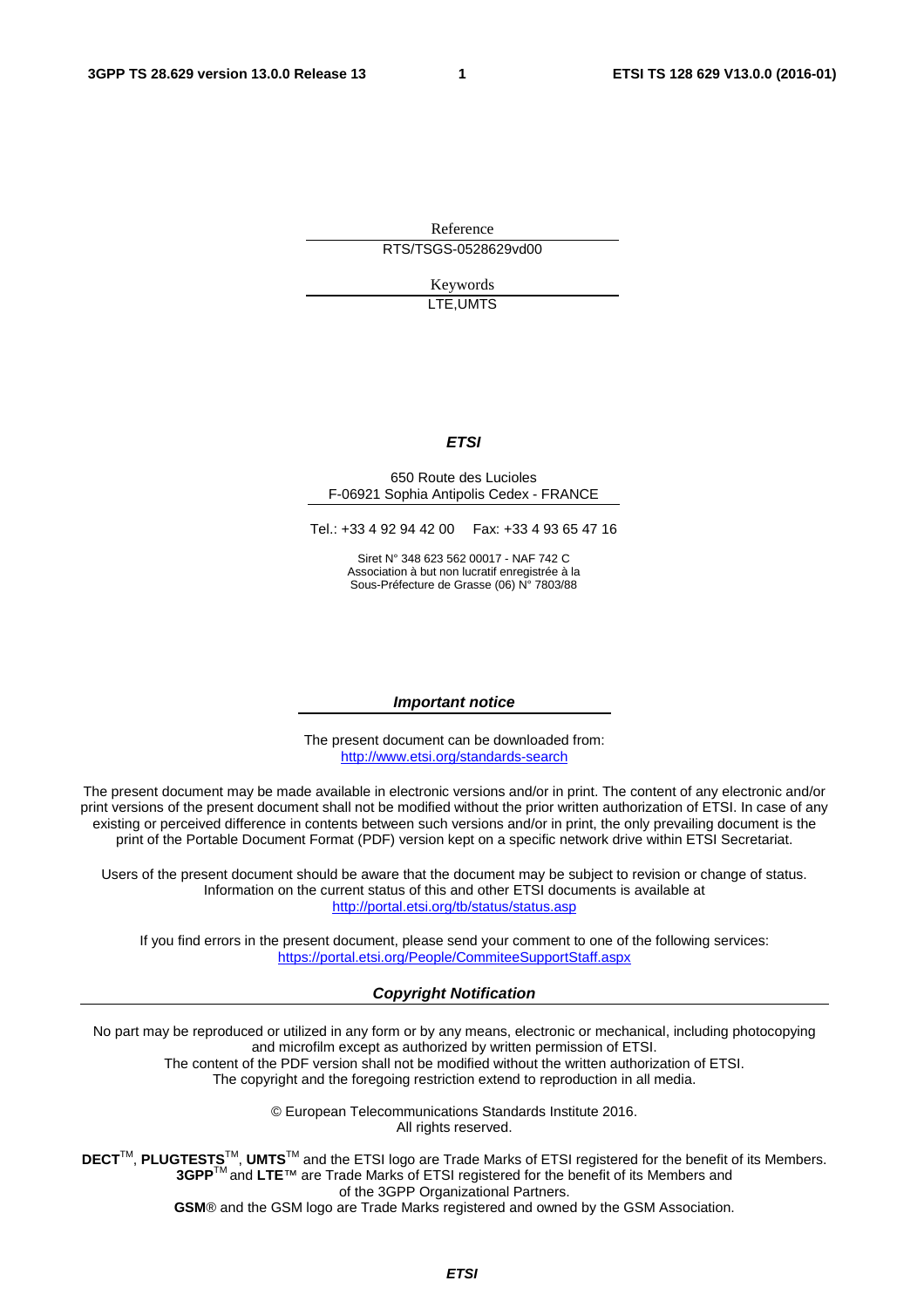#### Intellectual Property Rights

IPRs essential or potentially essential to the present document may have been declared to ETSI. The information pertaining to these essential IPRs, if any, is publicly available for **ETSI members and non-members**, and can be found in ETSI SR 000 314: *"Intellectual Property Rights (IPRs); Essential, or potentially Essential, IPRs notified to ETSI in respect of ETSI standards"*, which is available from the ETSI Secretariat. Latest updates are available on the ETSI Web server ([https://ipr.etsi.org/\)](https://ipr.etsi.org/).

Pursuant to the ETSI IPR Policy, no investigation, including IPR searches, has been carried out by ETSI. No guarantee can be given as to the existence of other IPRs not referenced in ETSI SR 000 314 (or the updates on the ETSI Web server) which are, or may be, or may become, essential to the present document.

#### Foreword

This Technical Specification (TS) has been produced by ETSI 3rd Generation Partnership Project (3GPP).

The present document may refer to technical specifications or reports using their 3GPP identities, UMTS identities or GSM identities. These should be interpreted as being references to the corresponding ETSI deliverables.

The cross reference between GSM, UMTS, 3GPP and ETSI identities can be found under [http://webapp.etsi.org/key/queryform.asp.](http://webapp.etsi.org/key/queryform.asp)

#### Modal verbs terminology

In the present document "**shall**", "**shall not**", "**should**", "**should not**", "**may**", "**need not**", "**will**", "**will not**", "**can**" and "**cannot**" are to be interpreted as described in clause 3.2 of the [ETSI Drafting Rules](http://portal.etsi.org/Help/editHelp!/Howtostart/ETSIDraftingRules.aspx) (Verbal forms for the expression of provisions).

"**must**" and "**must not**" are **NOT** allowed in ETSI deliverables except when used in direct citation.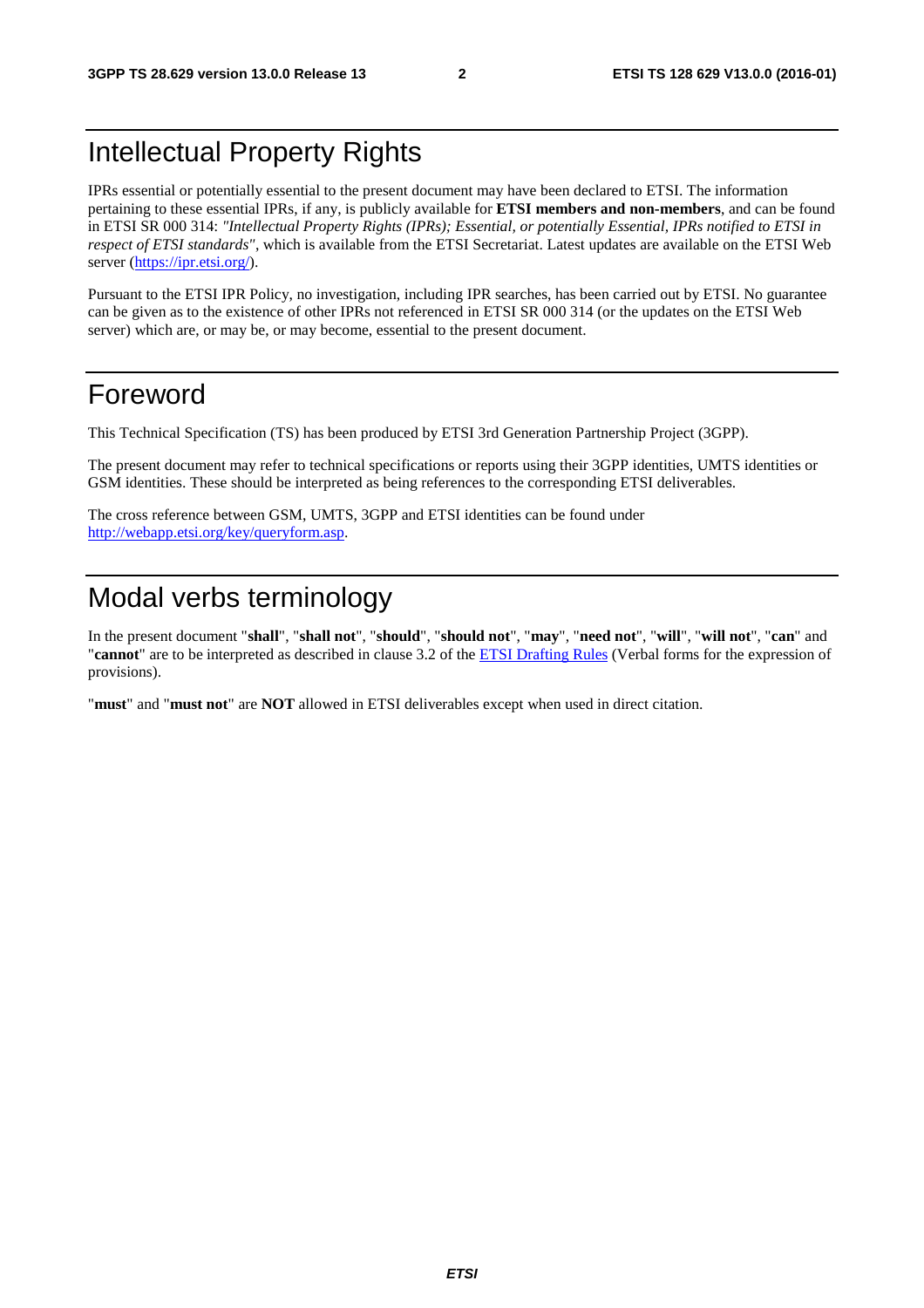$\mathbf{3}$ 

# Contents

| 1                  |                               |  |
|--------------------|-------------------------------|--|
| 2                  |                               |  |
| 3<br>3.1<br>3.2    |                               |  |
| 4                  |                               |  |
|                    |                               |  |
|                    | <b>Annex A (normative):</b>   |  |
| A.0                |                               |  |
| A.1<br>A.1.0       |                               |  |
| A.1.1              |                               |  |
| A.2                |                               |  |
| A.2.1<br>A.2.2     |                               |  |
| A.2.2.1            |                               |  |
| A.2.2.2<br>A.2.2.3 |                               |  |
| A.2.2.4            |                               |  |
| A.2.2.5            |                               |  |
| A.2.2.6            |                               |  |
| A.2.2.7<br>A.2.2.8 |                               |  |
| A.3                |                               |  |
| A.3.1              |                               |  |
| A.3.2              |                               |  |
|                    | <b>Annex B</b> (normative):   |  |
| B.0                |                               |  |
| B.1                |                               |  |
| B.1.0              |                               |  |
| <b>B.1.1</b>       |                               |  |
| B.2                |                               |  |
| B.2.1              |                               |  |
| <b>B.2.2</b>       |                               |  |
| B.3<br>B.3.1       |                               |  |
| <b>B.3.2</b>       |                               |  |
|                    | <b>Annex C</b> (informative): |  |
|                    |                               |  |
|                    |                               |  |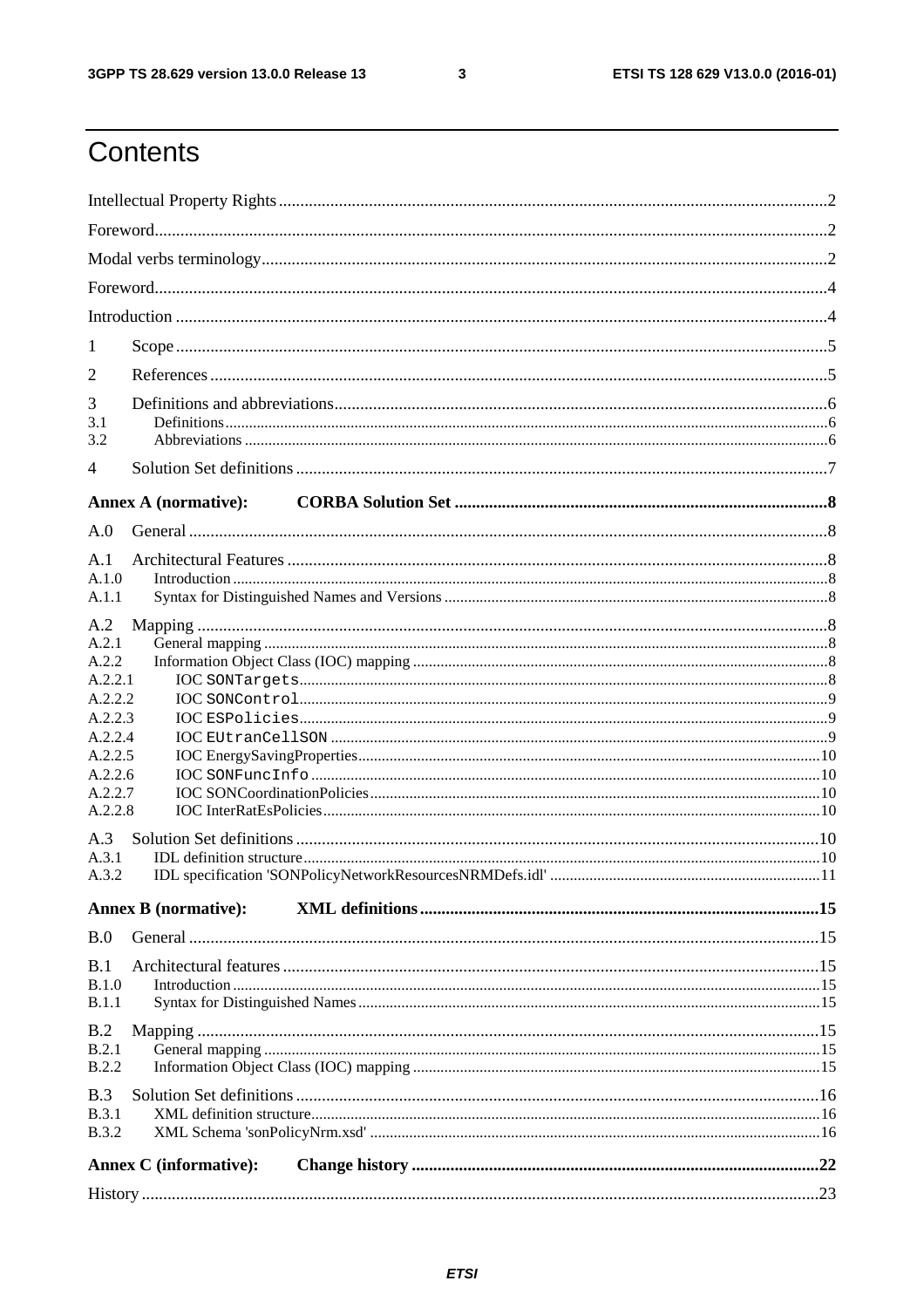#### Foreword

This Technical Specification has been produced by the 3<sup>rd</sup> Generation Partnership Project (3GPP).

The contents of the present document are subject to continuing work within the TSG and may change following formal TSG approval. Should the TSG modify the contents of the present document, it will be re-released by the TSG with an identifying change of release date and an increase in version number as follows:

Version x.y.z

where:

- x the first digit:
	- 1 presented to TSG for information;
	- 2 presented to TSG for approval;
	- 3 or greater indicates TSG approved document under change control.
- y the second digit is incremented for all changes of substance, i.e. technical enhancements, corrections, updates, etc.
- z the third digit is incremented when editorial only changes have been incorporated in the document.

#### Introduction

The present document is part of a TS-family covering the 3<sup>rd</sup> Generation Partnership Project: Technical Specification Group Services and System Aspects; Telecommunication management; as identified below:

- 28.627: Self-Organizing Networks (SON) Policy Network Resource Model (NRM) Integration Reference Point (IRP); Requirements
- 28.628: Self-Organizing Networks (SON) Policy Network Resource Model (NRM) Integration Reference Point (IRP); Information Service (IS)
- **28.629: Self-Organizing Networks (SON) Policy Network Resource Model (NRM) Integration Reference Point (IRP); Solution Set (SS) definitions**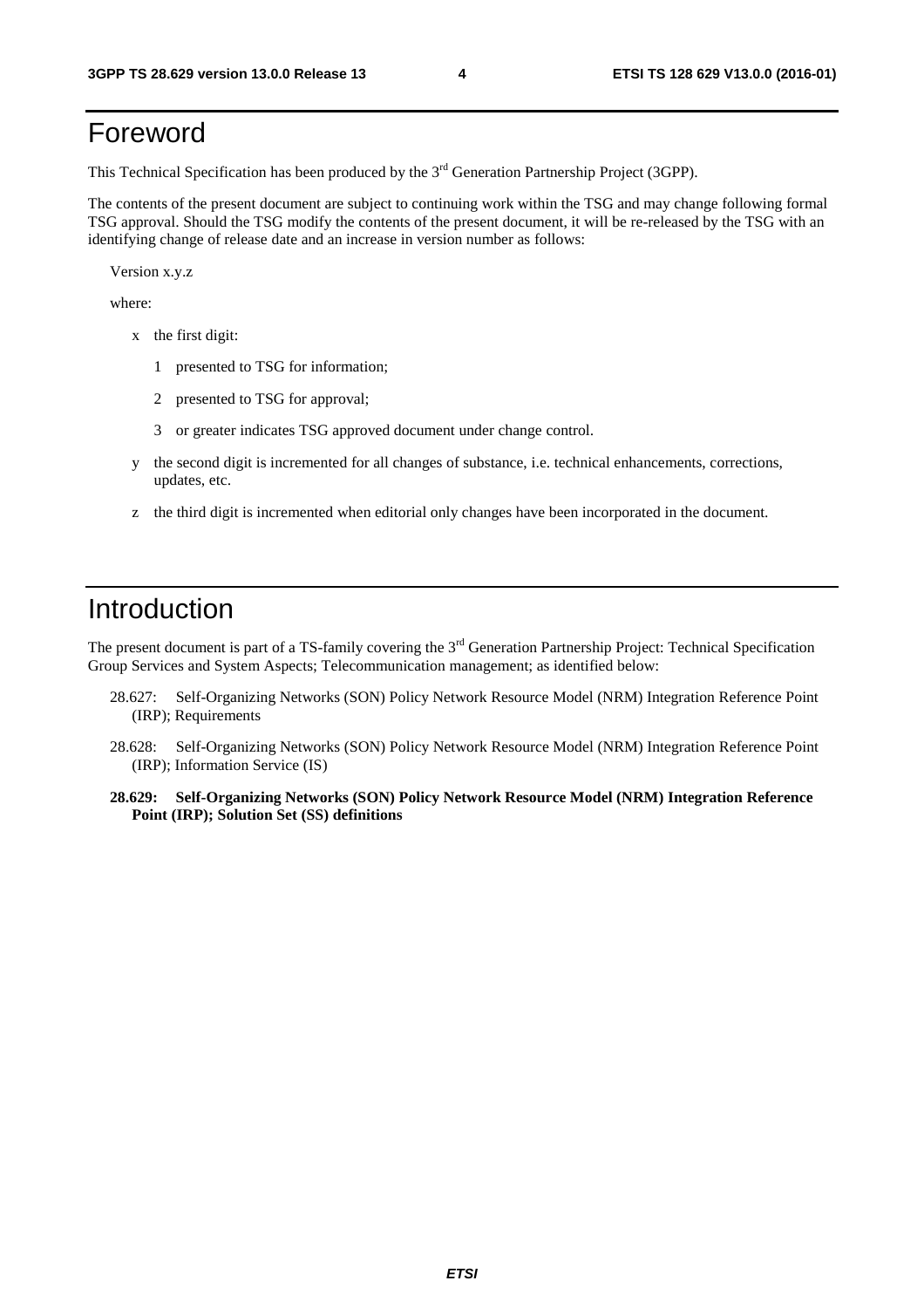#### 1 Scope

The present document specifies the Solution Set definitions for the IRP whose semantics is specified in 3GPP TS 28.628 [4] SON Policy Network Resource Model IRP: Information Service (IS).

This Solution Set definitions specification is related to 3GPP TS 28.628 V12.1.X [4].

#### 2 References

The following documents contain provisions which, through reference in this text, constitute provisions of the present document.

- References are either specific (identified by date of publication, edition number, version number, etc.) or non-specific.
- For a specific reference, subsequent revisions do not apply.
- For a non-specific reference, the latest version applies. In the case of a reference to a 3GPP document (including a GSM document), a non-specific reference implicitly refers to the latest version of that document *in the same Release as the present document*.
- [1] 3GPP TR 21.905: "Vocabulary for 3GPP Specifications".

[2] 3GPP TS 32.101: "Telecommunication management; Principles and high level requirements".

[3] 3GPP TS 32.102: "Telecommunication management; Architecture".

[4] 3GPP TS 28.628: "Telecommunication management; Self-Organizing Networks (SON) Policy Network Resource Model (NRM) Integration Reference Point (IRP): Information Service (IS)".

[5] 3GPP TS 32.616: "Telecommunication management; Configuration Management (CM); Bulk CM Integration Reference Point (IRP); Solution Set (SS) definitions".

[6] 3GPP TS 32.606: "Telecommunication management; Configuration Management (CM); Basic CM Integration Reference Point (IRP); Solution Set (SS) definitions".

[7] 3GPP TS 32.300: "Telecommunication management; Configuration Management (CM); Name convention for Managed Objects".

> [8] 3GPP TS 28.623: "Generic network resources Integration Reference Point (IRP); Solution Set (SS) definition".

[9] W3C REC-xml11-20060816: "Extensible Markup Language (XML) 1.1 (Second Edition)".

- [10] W3C XML Schema Definition Language (XSD) 1.1 Part 1: Structures.
- [11] W3C XML Schema Definition Language (XSD) 1.1 Part 2: Datatypes.
- [12] W3C REC-xml-names-20060816: "Namespaces in XML 1.1 (Second Edition)".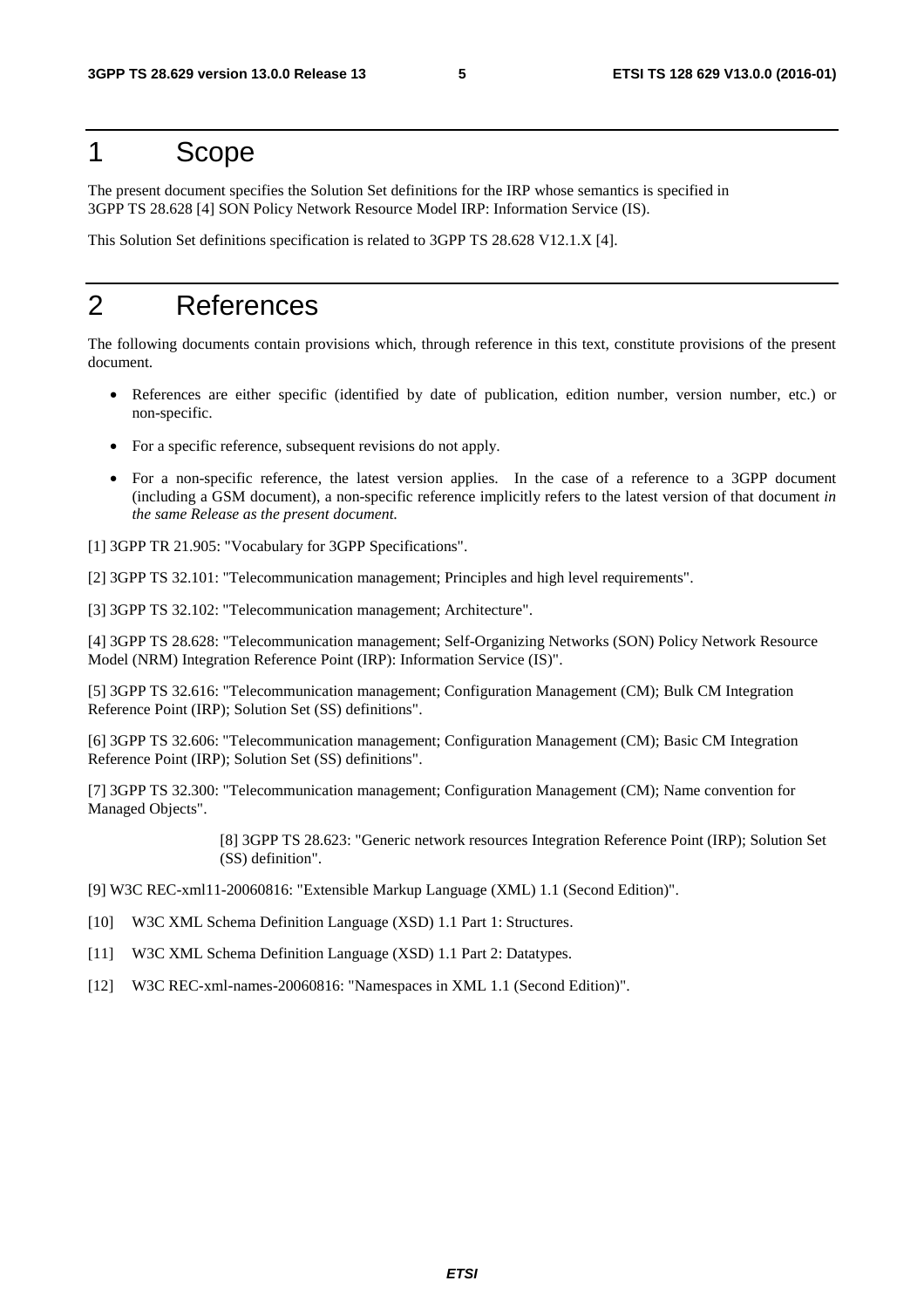#### 3 Definitions and abbreviations

#### 3.1 Definitions

For the purposes of the present document, the terms and definitions given in 3GPP TS 32.101 [2], 3GPP TS 32.102 [3] and TR 21.905 [1] and the following apply. A term defined in the present document takes precedence over the definition of the same term, if any, in 3GPP TS 28.628 [4], 3GPP TS 32.101 [2], 3GPP TS 32.102 [3] and TR 21.905 [1], in that order.

**XML file:** See definition of [8].

**XML document:** See definition of [8].

**XML declaration:** See definition of [8].

**XML element:** See definition of [8].

**empty XML element:** See definition of [8].

**XML content (of an XML element):** See definition of [8]. **XML start-tag:** See definition of [8].

**XML end-tag:** See definition of [8].

**XML empty-element tag:** See definition of [8].

**XML attribute specification:** See definition of [8].

**DTD:** See definition of [8].

**XML schema:** See definition of [8].

**XML namespace:** See definition of [8].

**XML complex type:** See definition of [8].

**XML element type:** See definition of [8].

#### 3.2 Abbreviations

For the purposes of the present document, the abbreviations given in TR 21.905 [1], 3GPP TS 28.628 [4] and the following apply. An abbreviation defined in the present document takes precedence over the definition of the same abbreviation, if any, in 3GPP TS 28.628 [4], 3GPP TS 32.101 [2], 3GPP TS 32.102 [3] and TR 21.905 [1], in that order.

| CM           | <b>Configuration Management</b>           |
|--------------|-------------------------------------------|
| <b>CORBA</b> | Common Object Request Broker Architecture |
| <b>DTD</b>   | Document Type Definition                  |
| eNodeB       | evolved NodeB                             |
| IDL          | Interface Definition Language (OMG)       |
| <b>IOC</b>   | <b>Information Object Class</b>           |
| <b>IRP</b>   | <b>Integration Reference Point</b>        |
| <b>IS</b>    | <b>Information Service</b>                |
| <b>MO</b>    | <b>Managed Object</b>                     |
| <b>MOC</b>   | <b>Managed Object Class</b>               |
| <b>NRM</b>   | Network Resource Model                    |
| OMG          | <b>Object Management Group</b>            |
| SS.          | <b>Solution Set</b>                       |
| XML          | eXtensible Markup Language                |
|              |                                           |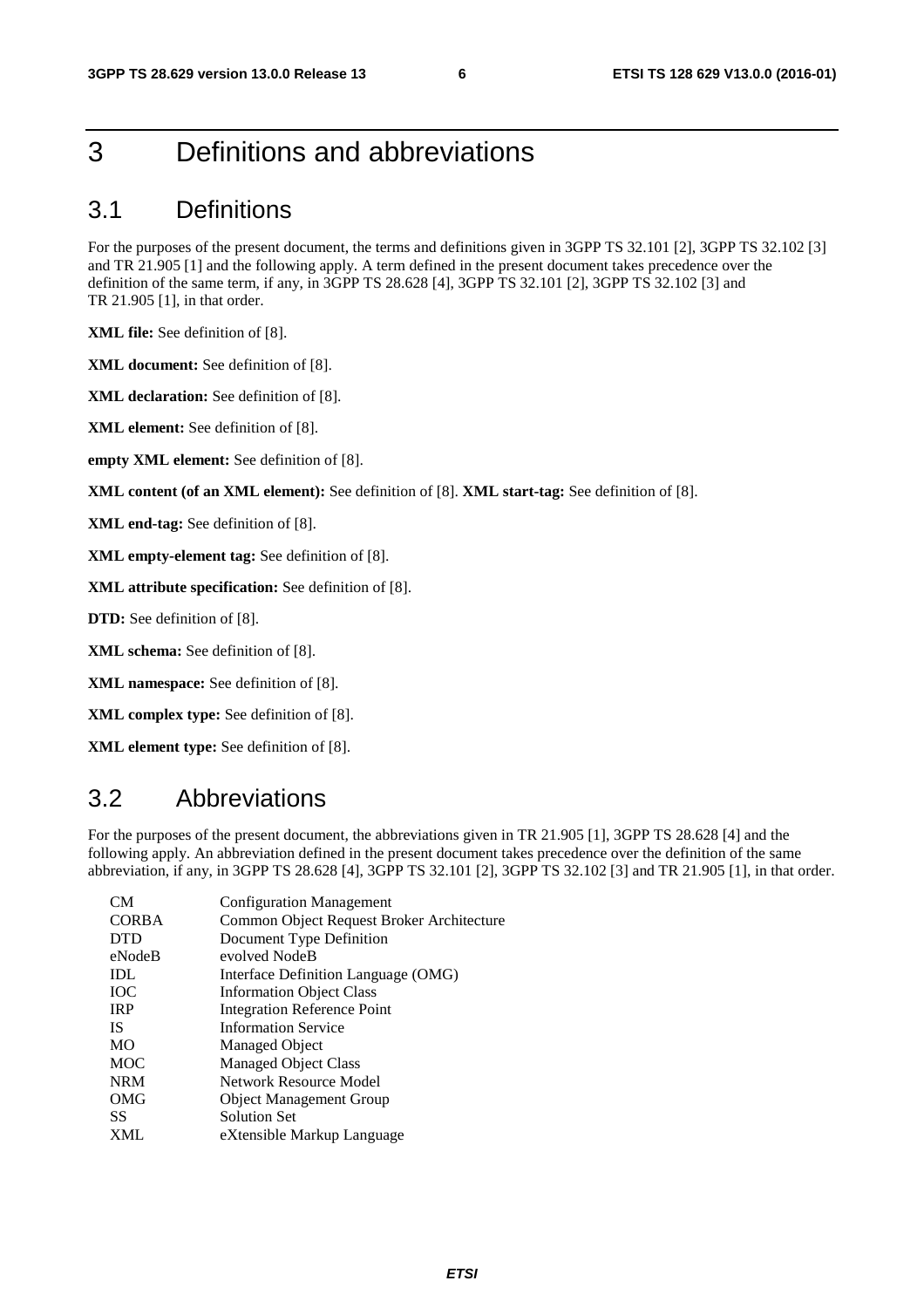## 4 Solution Set definitions

This specification defines the following 3GPP SON Policy NRM IRP Solution Set definitions:

- 3GPP SON Policy NRM IRP CORBA SS (see Annex A)
- 3GPP SON Policy NRM IRP XML definitions (see Annex B)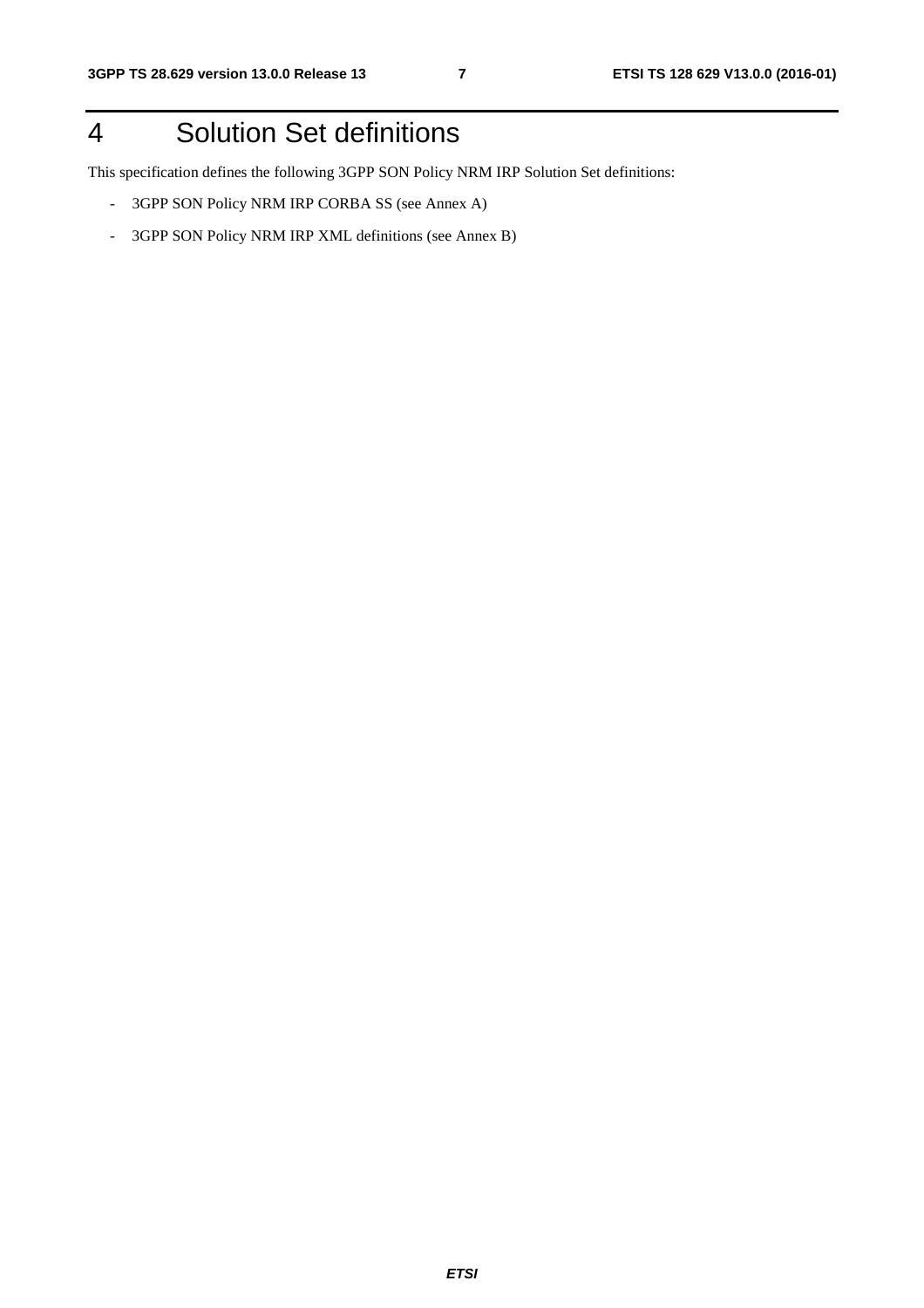#### Annex A (normative): CORBA Solution Set

#### A.0 General

This annex contains the CORBA Solution Set for the IRP whose semantics is specified in SON Policy NRM IRP: Information Service (3GPP TS 28.628 [4]).

#### A.1 Architectural Features

#### A.1.0 Introduction

The overall architectural feature of CS IRP is specified in 3GPP TS 28.628 [4].

This clause specifies features that are specific to the CORBA SS.

#### A.1.1 Syntax for Distinguished Names and Versions

See clause A.1.1 of [8]

#### A.2 Mapping

#### A.2.1 General mapping

See clause A.1.1 of [8]

#### A.2.2 Information Object Class (IOC) mapping

#### A.2.2.1 IOC SONTargets

| <b>IS Attributes</b>        | <b>SS Attributes</b>        | <b>SS Type</b>                                      |
|-----------------------------|-----------------------------|-----------------------------------------------------|
| hoFailureRate               | hoFailureRate               | GenericSONPolicyNRMAttributeTypes::                 |
|                             |                             | HooTarget                                           |
| rrcConnection               | rrcConnection               | GenericSONPolicyNRMAttributeTypes:<br>CacTargetLink |
| <b>EstablishmentFailure</b> | <b>EstablishmentFailure</b> |                                                     |
| RateCharacteristic          | RateCharacteristic          |                                                     |
| rrcConnection               | rrcConnection               | GenericSONPolicyNRMAttributeTypes:<br>CacTargetLink |
| AbnormalReleaseRate         | AbnormalReleaseRate         |                                                     |
| Characteristic              | Characteristic              |                                                     |
| eRabSetupFailure            | eRabSetupFailure            | GenericSONPolicyNRMAttributeTypes:<br>CacTargetLink |
| RateCharacteristic          | RateCharacteristic          |                                                     |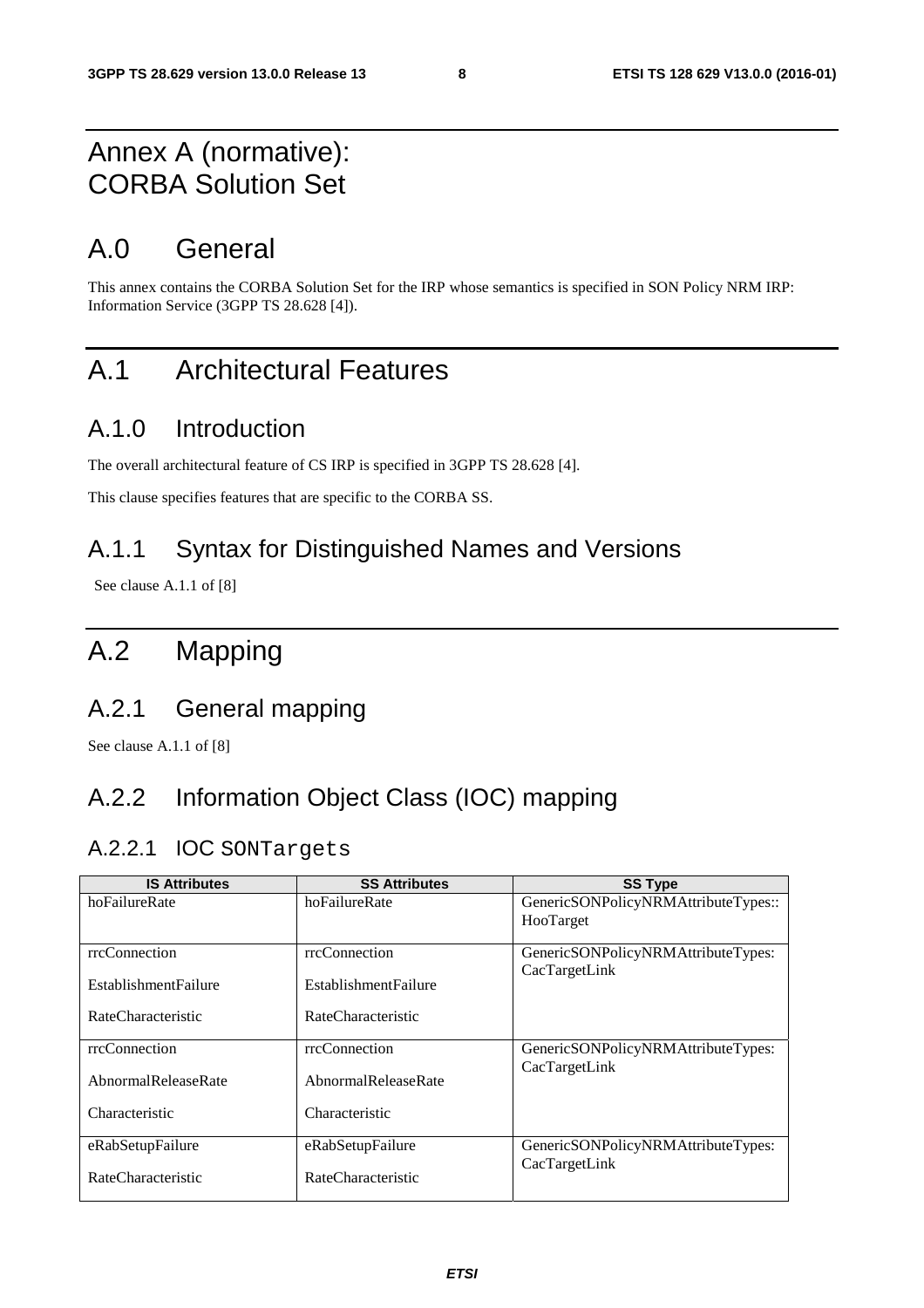| <b>IS Attributes</b>                                          | <b>SS Attributes</b>          | <b>SS Type</b>                     |  |
|---------------------------------------------------------------|-------------------------------|------------------------------------|--|
| eRabAbnormalRelease                                           | eRabAbnormalRelease           | GenericSONPolicyNRMAttributeTypes: |  |
| RateCharacteristic                                            | RateCharacteristic            | CacTargetLink                      |  |
| rachOptAccessProbability                                      | rachOptAccessProbability      | GenericSONPolicyNRMAttributeTypes: |  |
|                                                               |                               | AccessProbabilityROTargetSet       |  |
|                                                               |                               |                                    |  |
| rachOptAccessDelayProbability                                 | rachOptAccessDelayProbability | GenericSONPolicyNRMAttributeTypes: |  |
|                                                               |                               | AccessDelayProbabilityROTargetSet  |  |
|                                                               |                               |                                    |  |
| *) NOTE 1: At least one of the attributes shall be supported. |                               |                                    |  |
| **) NOTE 2: Only one of these attributes shall be present.    |                               |                                    |  |

#### A.2.2.2 IOC SONControl

| <b>IS Attributes</b> | <b>SS Attributes</b>                                                        | <b>SS Type</b> |
|----------------------|-----------------------------------------------------------------------------|----------------|
| hooSwitch            | hooSwitch                                                                   | boolean        |
| <b>lboSwitch</b>     | <b>lboSwitch</b>                                                            | boolean        |
| cocSwitch            | cocSwitch                                                                   | boolean        |
| esSwitch             | esSwitch                                                                    | boolean        |
| roSwitch             | roSwitch                                                                    | boolean        |
| NOTE:                | For all conditional qualifiers, see attribute constraints in TS 28.628 [4]. |                |

#### A.2.2.3 IOC ESPolicies

| <b>IS Attributes</b>                                  | <b>SS Attributes</b>                                | <b>SS Type</b>            |
|-------------------------------------------------------|-----------------------------------------------------|---------------------------|
| esActivationOriginalCellLoadPar<br>ameters            | esActivationOriginalCe<br>III oadParameters         | CellLoadParameters        |
| esActivationCandidateCellsLoad<br>Parameters          | esActivationCandidate<br><b>CellsLoadParameters</b> | <b>CellLoadParameters</b> |
| esDeactivationCandidateCellsLoa<br><b>dParameters</b> | esDeactivationCandidat<br>eCellsLoadParameters      | <b>CellLoadParameters</b> |
| esNotAllowedTimePeriod                                | esNotAllowedTimePeri<br>od                          | ESNotAllowedTimePeriod    |

#### A.2.2.4 IOC EUtranCellSON

| <b>IS Attributes</b>       | <b>SS Attributes</b> | <b>SS Type</b>               |
|----------------------------|----------------------|------------------------------|
| maximumDeviationHoTrigger  | maximumDeviationHo   | GenericSONPolicyNRMAttribute |
|                            | Trigger              | Types::                      |
|                            |                      | MaximumDeviationHoTriggerTy  |
|                            |                      | pe                           |
|                            |                      |                              |
| minimumTimeBetweenHoTrigge | minimumTimeBetween   | GenericSONPolicyNRMAttribute |
| rChange                    | HoTriggerChange      | Types::                      |
|                            |                      | MinimumTimeBetweenHoTrigge   |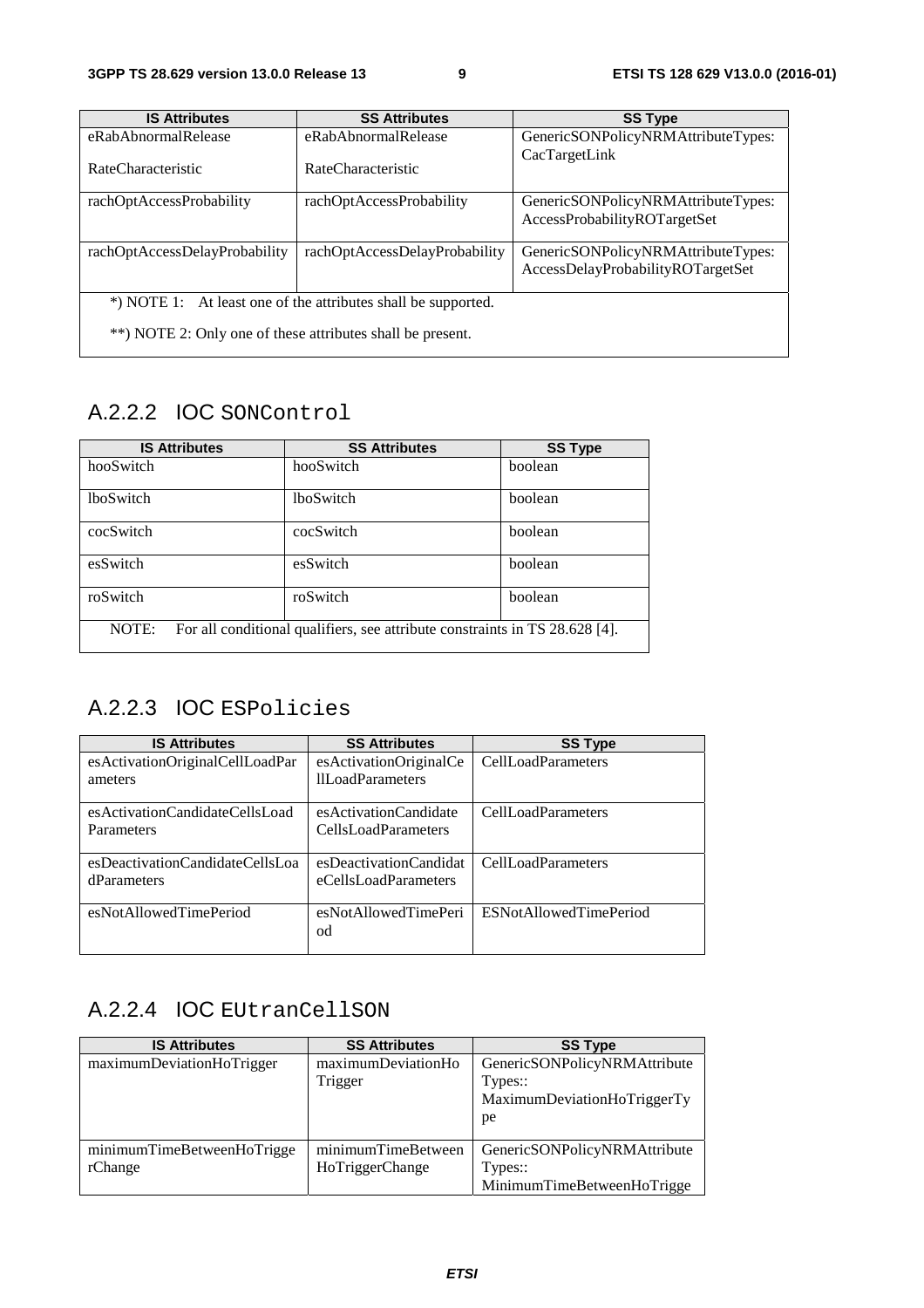| <b>IS Attributes</b> | <b>SS Attributes</b> | <b>SS Type</b> |
|----------------------|----------------------|----------------|
|                      |                      | rChangeType    |

#### A.2.2.5 IOC EnergySavingProperties

| <b>IS Attributes</b> | <b>SS Attributes</b> | <b>SS Type</b>                                                         |
|----------------------|----------------------|------------------------------------------------------------------------|
| energySavingState    | energySavingState    | GenericSONPolicyNRMAttribute<br>Types::EnergySavingStateEnumT<br>ype   |
| energySavingControl  | energySavingControl  | GenericSONPolicyNRMAttribute<br>Types::EnergySavingControlEnu<br>mType |
| isProbingCapable     | isProbingCapable     | <b>Boolean</b>                                                         |

#### A.2.2.6 IOC SONFuncInfo

| <b>IS Attributes</b>       | <b>SS Attributes</b>           | <b>SS Type</b>                                             |
|----------------------------|--------------------------------|------------------------------------------------------------|
| sonFuncCapabilityBelowItfN | sonFuncCapabilityBel<br>owItfN | GenericSONPolicyNRMAttribute<br>Types: SonFuncNameListType |

#### A.2.2.7 IOC SONCoordinationPolicies

| <b>Attributes</b>      | <b>SS Attributes</b>  | <b>SS Type</b>                                              |  |
|------------------------|-----------------------|-------------------------------------------------------------|--|
| selectedSonCoordPolicy | selectedSonCoordPolic | GenericSONPolicyNRMAttribute                                |  |
|                        |                       | Types:: SonCoordPoliciesType                                |  |
| sonFuncPriorityOrder   | sonFuncPriorityOrder  | GenericSONPolicyNRMAttribute<br>Types:: SonFuncNameListType |  |
|                        |                       |                                                             |  |

#### A.2.2.8 IOC InterRatEsP olicies

| <b>IS Attributes</b>             | <b>SS Attributes</b>   | <b>SS Type</b>             |
|----------------------------------|------------------------|----------------------------|
| interRatEsActivationOriginalCell | interRatEsActivationOr | RelativeCellLoadParameters |
| Parameters                       | iginalCellParameters   |                            |
|                                  |                        |                            |
| interRatEsActivationCandidateCe  | interRatEsActivationCa | RelativeCellLoadParameters |
| 11Parameters                     | ndidateCellParameters  |                            |
|                                  |                        |                            |
| interRatEsDeactivationCandidate  | interRatEsDeactivation | RelativeCellLoadParameters |
| <b>CellParameters</b>            | CandidateCellParamete  |                            |
|                                  | rs                     |                            |
|                                  |                        |                            |

# A.3 Solution Set definitions

#### A.3.1 IDL definition structure

Clause A.3.2 defines the constants and types used by the SON Policy NRM IRP.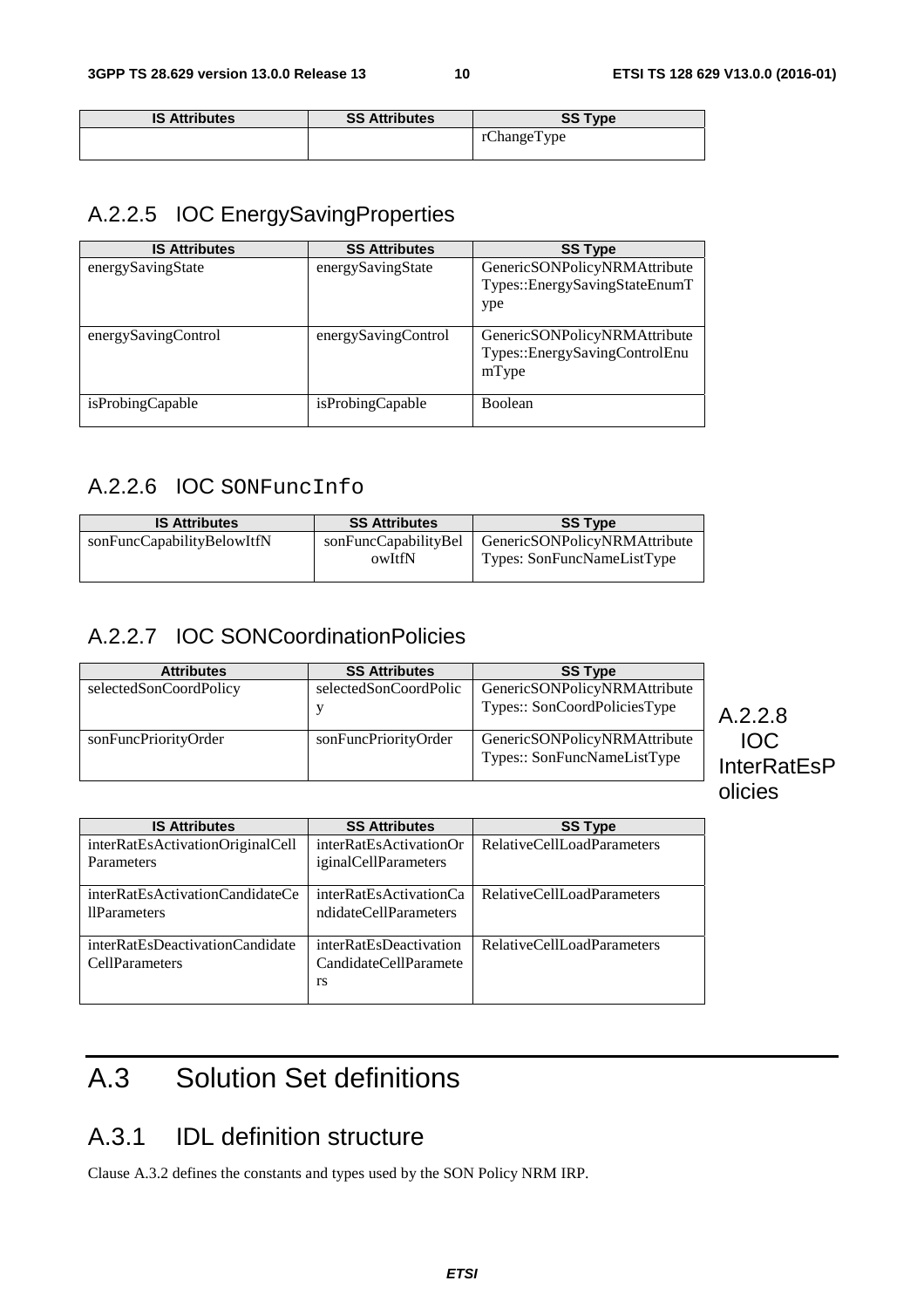#### A.3.2 IDL specification 'SONPolicyNetworkResourcesNRMDefs.idl'

```
//File:SONPolicyNetworkResourcesNRMDefs.idl 
#ifndef _SONPOLICYNETWORKRESOURCESNRMDEFS_IDL_ 
#define _SONPOLICYNETWORKRESOURCESNRMDEFS_IDL_ 
#include "GenericNetworkResourcesNRMDefs.idl" 
#include "TimeBase.idl" 
#pragma prefix "3gppsa5.org" 
/** 
 * This module defines constants for each MO class name and 
  * the attribute names for each defined MO class. 
  */ 
module SONPolicyNetworkResourcesNRMDefs 
{ 
 /* 
      * Definitions for MO class SONTargets 
      */ 
     interface SONTargets: GenericNetworkResourcesNRMDefs::Top 
     { 
         const string CLASS = "SONTargets"; 
         // Attribute Names 
         // 
         const string id = "id"; 
         const string hoFailureRate = "hoFailureRate"; 
         const string rrcConnectionEstablishmentFailureRateCharacteristic = 
"rrcConnectionEstablishmentFailureRateCharacteristic"; 
         const string rrcConnectionAbnormalReleaseRateCharacteristic = 
"rrcConnectionAbnormalReleaseRateCharacteristic"; 
         const string eRabSetupFailureRateCharacteristic = "eRabSetupFailureRateCharacteristic"; 
         const string eRabAbnormalReleaseRateCharacteristic = 
"eRabAbnormalReleaseRateCharacteristic"; 
         const string rachOptAccessProbability = "rachOptAccessProbability"; 
         const string rachOptAccessDelayProbability = "rachOptAccessDelayProbability"; 
     }; 
     /* 
      * Definitions for MO class SONControl 
      */ 
     interface SONControl: GenericNetworkResourcesNRMDefs::Top 
    \left\{ \right. const string CLASS = "SONControl"; 
         // Attribute Names 
         // 
         const string id = "id"; 
         const string hooSwitch = "hooSwitch"; 
         const string lboSwitch = "lboSwitch"; 
         const string cocSwitch = "cocSwitch"; 
        const string esSwitch = "esSwitch";
         const string roSwitch = "roSwitch"; 
     }; 
 /* 
      * Definitions for MO class ESPolicies 
      */ 
     interface ESPolicies: GenericNetworkResourcesNRMDefs::Top 
     { 
         const string CLASS = "ESPolicies"; 
         // Attribute Names 
         // 
         const string id = "id"; 
         const string esActivationOriginalCellLoadParameters = 
"esActivationOriginalCellLoadParameters"; 
         const string esActivationCandidateCellsLoadParameters = 
"esActivationCandidateCellsLoadParameters"; 
         const string esDeactivationCandidateCellsLoadParameters = 
"esDeactivationCandidateCellsLoadParameters"; 
         const string esNotAllowedTimePeriod = "esNotAllowedTimePeriod"; 
     }; 
     /* 
      * Definitions for MO class InterRatEsPolicies 
      */ 
     interface ESPolicies: GenericNetworkResourcesNRMDefs::Top
```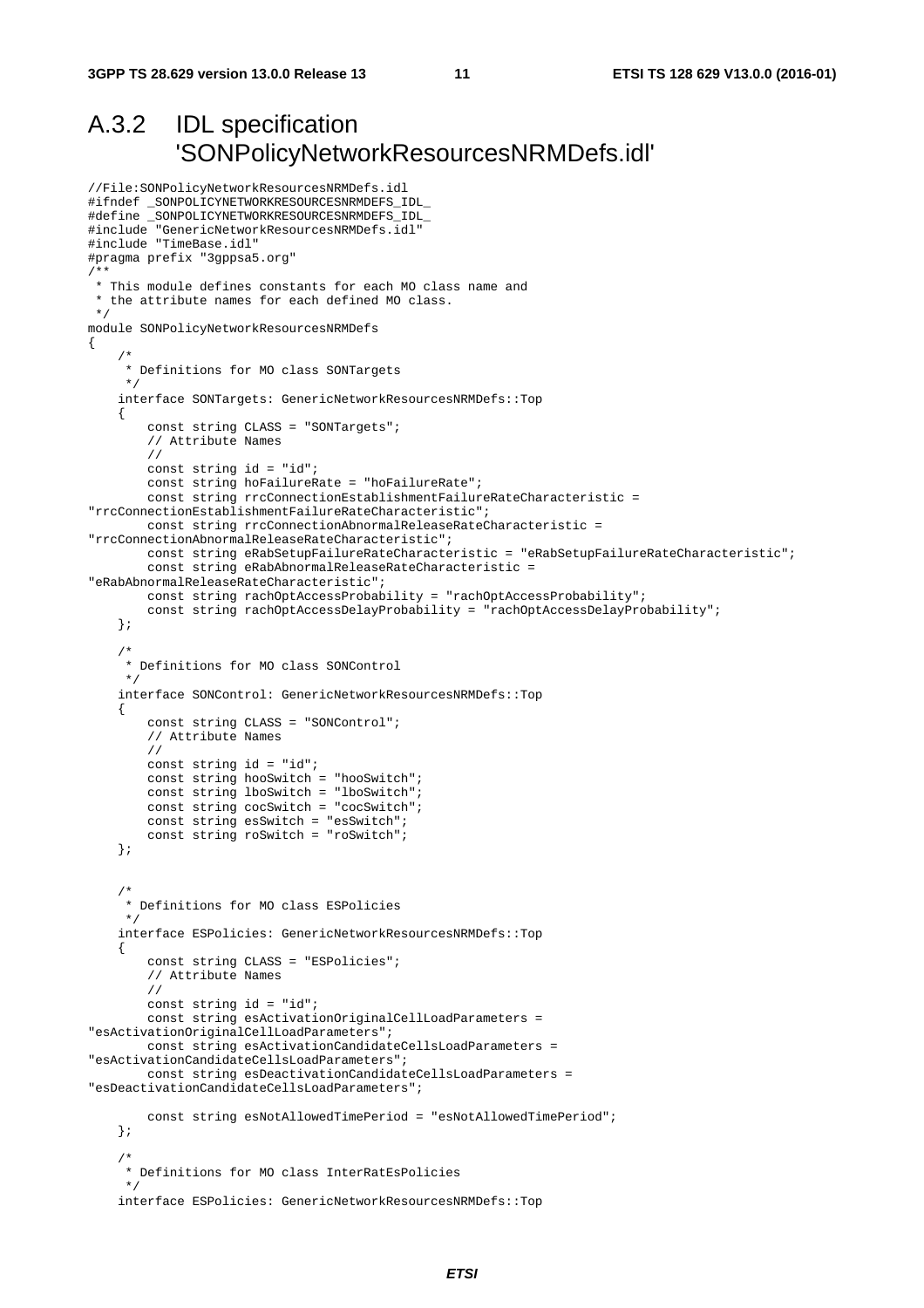{

```
 const string CLASS = "InterRatEsPolicies"; 
         // Attribute Names 
         // 
         const string id = "id"; 
         const string interRatEsActivationOriginalCellParameters = 
"interRatEsCellActivationOriginalCellParameters"; 
         const string interRatEsActivationCandidateCellParameters = 
"interRatEsActivationCandidateCellParameters"; 
         const string interRatEsDeactivationCandidateCellParameters = 
"interRatEsDeactivationCandidateCellParameters"; 
/* 
      * Definitions for MO class EUtranCellSON 
      */ 
     interface EUtranCellSON: GenericNetworkResourcesNRMDefs::Top 
     { 
         const string CLASS = "EUtranCellSON"; 
         // Attribute Names 
         // 
         const string id = "id"; 
         const string maximumDeviationHoTrigger = "maximumDeviationHoTrigger"; 
         const string minimumTimeBetweenHoTriggerChange = "minimumTimeBetweenHoTriggerChange"; 
     }; 
     /* 
      * Definitions for MO class EnergySavingProperties 
      */ 
     interface EnergySavingProperties: GenericNetworkResourcesNRMDefs::Top 
     { 
         const string CLASS = "EnergySavingProperties"; 
         // Attribute Names 
         // 
         const string id = "id"; 
         const string energySavingState= "energySavingState"; 
         const string energySavingControl= "energySavingControl"; 
         const string isProbingCapable = "isProbingCapable"; 
     }; 
     /* 
      * Definitions for MO class SONFuncInfo 
      */ 
     interface SONFuncInfo: GenericNetworkResourcesNRMDefs::Top 
     { 
         const string CLASS = "SONFuncInfo"; 
         // Attribute Names 
         // 
         const string id = "id"; 
         const string sonFuncCapabilityBelowItfN = "sonFuncCapabilityBelowItfN"; 
     }; 
 /* 
      * Definitions for MO class SONCoordinationPolicies 
      */ 
     interface SONCoordinationPolicies: GenericNetworkResourcesNRMDefs::Top 
     { 
         const string CLASS = "SONCoordinationPolicies"; 
         // Attribute Names 
         // 
         const string id = "id"; 
 const string selectedSonCoordPolicy = "selectedSonCoordPolicy"; 
 const string sonFuncPriorityOrder = "sonFuncPriorityOrder"; 
     }; 
}; 
module GenericSONPolicyNRMAttributeTypes 
{ 
 /* 
      * Composite Availble Capacity (CAC)target type related to RRC/eRAB setup 
     */ 
     struct CacTarget 
     { 
         unsigned short lower_end_of_cac_range;
```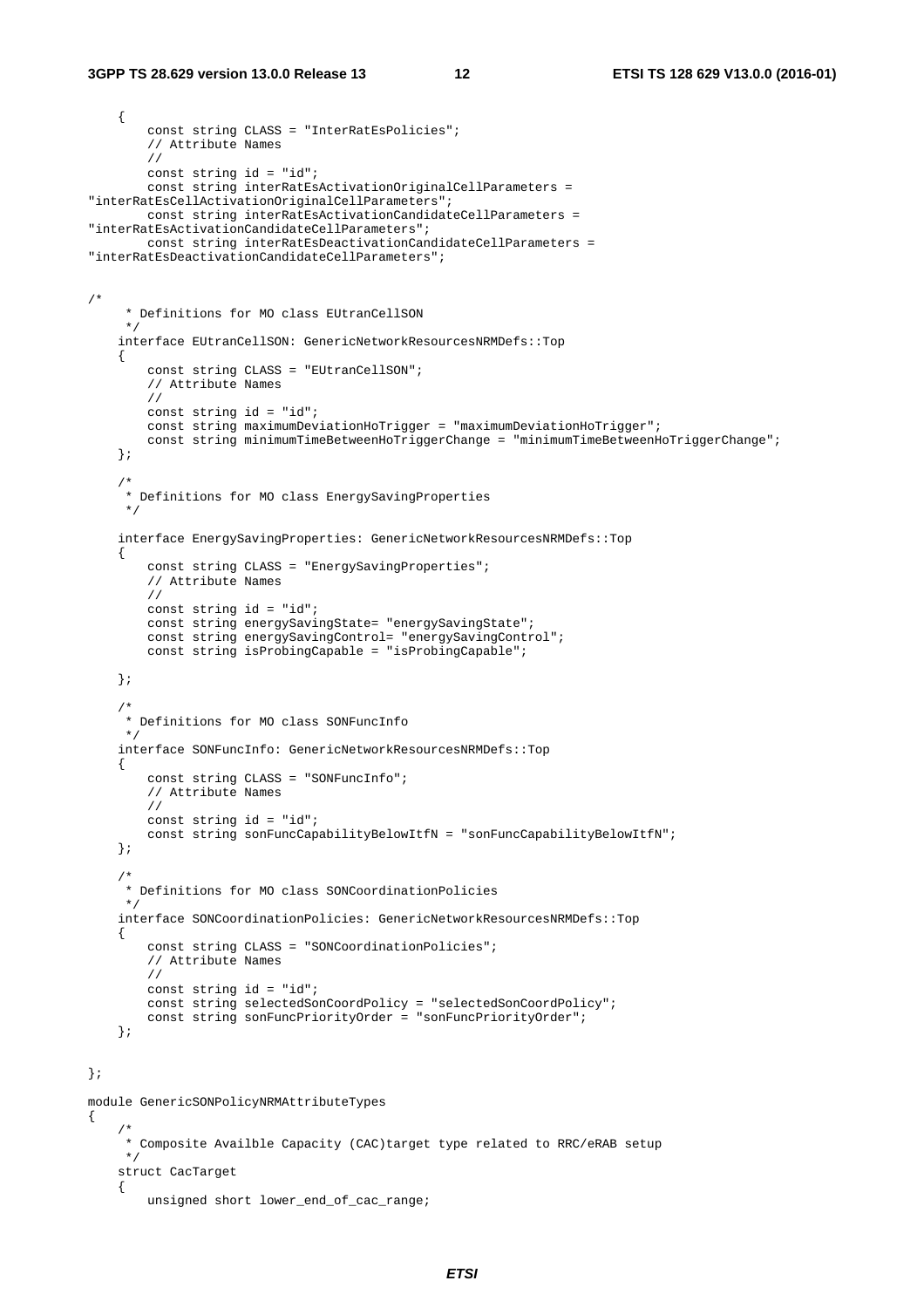unsigned short upper\_end\_of\_cac\_range;

```
 unsigned short target_value; 
        unsigned short target_weight;
}; 
     typedef sequence<CacTarget> CacTargetList; 
     struct CacTargetLink 
     { 
         CacTargetList uplink_cac_target; 
          CacTargetList downlink_cac_target; 
     }; 
     /* 
      * HOO target type 
      */ 
     struct HooTarget 
     { 
          unsigned short target_value; 
         unsigned short target_priority; 
     }; 
     typedef sequence<HooTarget> HooTargetList; 
     /* 
      * Cell load parameters type related to energy saving 
      */ 
     struct CellLoadParameters 
     { 
          unsigned short load_threshold; 
         unsigned short time_duration; 
     }; 
/* 
     /* 
      * Cell load parameters type related to energy saving 
      */ 
     struct RelativeCellLoadParameters 
     { 
          unsigned short relative_load_threshold; 
         unsigned short time_duration; 
     }; 
    7*typedef TimeBase::UtcT UTCTime; 
struct PeriodOfDay 
    { 
       UTCTime start_time; 
       UTCTime end_time; 
}; 
   enum WeekDayType 
     { 
         MONDAY, 
         TUESDAY, 
         WEDNESDAY, 
         THURSDAY, 
         FRIDAY, 
         SATURDAY, 
         SUNDAY 
     }; 
    typedef sequence <WeekDayType> DaysOfWeek; 
struct TimePeriodElement 
    { 
       DaysOfWeek days; 
         PeriodOfDay period_of_day; 
  }; 
typedef sequence<TimePeriodElement> ESNotAllowedTimePeriod; 
       * Rach Optimization target type 
     \star /
```

```
 enum ROTargetType 
 { 
      RO_ACCESS_PROBABILITY, 
      RO_ACCESS_DELAY_PROBABILITY 
 }; 
 enum ROProbability 
 {
```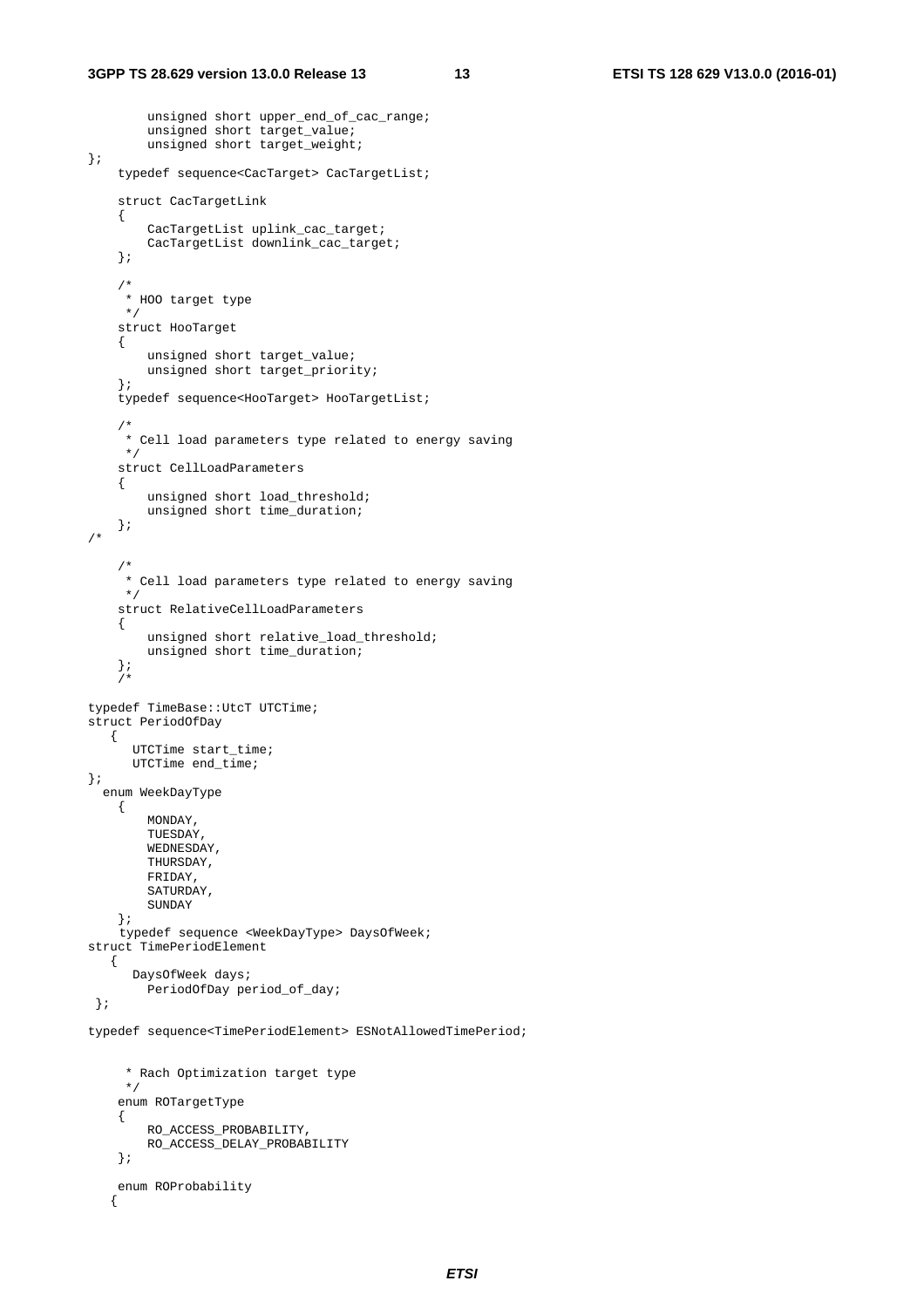```
 25percent, 
         50percent, 
         75percent, 
        90percent 
    }; 
     typedef unsigned short (10..560) AccessDelayRange; 
     typedef unsigned short (1..200) AccessNumberAttemptRange; 
     struct accessProbabilityROTarget 
     { 
        ROProbability rOProbability; 
        AccessNumberAttemptRange attemptNumber; 
     }; 
     struct accessDelayProbabilityROTarget 
    \left\{ \right. ROProbability rOProbability; 
        AccessDelayRange accessDelay; 
     }; 
     typedef sequence <accessProbabilityROTarget,4> AccessProbabilityROTargetSet; 
     typedef sequence <accessDelayProbabilityROTarget,4> AccessDelayProbabilityROTargetSet; 
     union RachOptTarget switch (ROTargetType) 
    { 
      case RO_ACCESS_PROBABILITY: AccessProbabilityROTargetSet aPTargets;
      case RO_ACCESS_DELAY_PROBABILITY: AccessDelayProbabilityROTargetSet aDPTargets;
    }; 
    typedef unsigned short (1..96) MaximumDeviationHoTriggerType; 
    typedef unsigned short (0..1440) MinimumTimeBetweenHoTriggerChangeType; 
    enum energySavingStateEnumType 
   \left\{ \right. IS_ENERGYSAVING, 
      IS_NOT_ENERGYSAVING 
    }; 
    enum energySavingControlEnumType 
    { 
     TO BE ENERGYSAVING,
      TO_BE_NOT_ENERGYSAVING 
    }; 
    enum SonFuncNameType 
    { 
      ANR, 
      HOO, 
      LBO, 
      ES, 
      COC, 
     CCO
    }; 
typedef sequence <SonFuncNameType> SonFuncNameListType; 
enum SonCoordPoliciesType 
     { 
      BASE_ON_PRIORITY, 
      BASE_ON_STATE 
}; 
};
```
#endif // \_SONPOLICYNETWORKRESOURCESNRMDEFS\_IDL\_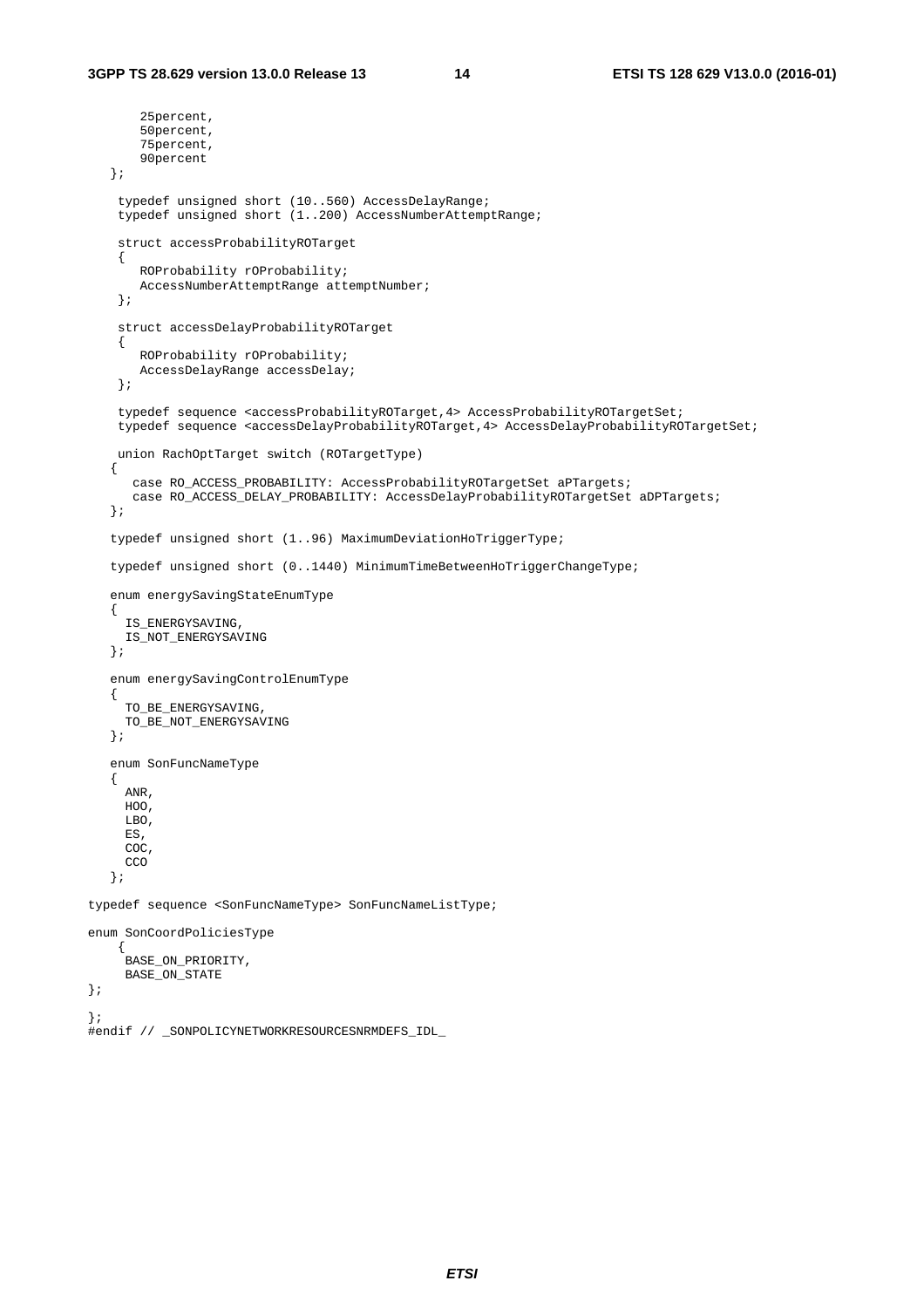#### Annex B (normative): XML definitions

#### B.0 General

The annex specifies the XML definitions for the SON Policy NRM IRP as it applies to Itf-N, in accordance with SON Policy NRM IRP [4].

The XML file formats are based on XML [9], XML Schema [10] [11] and XML Namespace [12] standards.

#### B.1 Architectural features

#### B.1.0 Introduction

The overall architectural feature of SON Policy Network Resource Model IRP is specified in 3GPP TS 28.628 [4]. This clause specifies features that are specific to the XML definitions.

The XML definitions of this document specify the schema for a configuration content.

When using the XML definitions for a configuration file transfer with the Bulk CM IRP, using either CORBA Solution Set or SOAP Solution Set of 3GPP TS 32.616 [5], the basic part of the XML file format definition is provided by 3GPP TS 32.616 [5]. The XML definitions of this document provide the schema for the configuration content to be included in such a configuration file.

When using the XML definitions with a SOAP solution set of any interface IRP that perform operations on managed objects, for example the Basic CM IRP SOAP SS of 3GPP TS 32.606 [6], the XML definitions of this document provides the schema for the configuration content operated on by the interface IRP. Such configuration content can be name of managed object and, if applicable, IOC attributes.

#### B.1.1 Syntax for Distinguished Names

The syntax of a Distinguished Name is defined in 3GPP TS 32.300 [7].

#### B.2 Mapping

#### B.2.1 General mapping

An IOC maps to an XML element of the same name as the IOC's name in the IS. An IOC attribute maps to a subelement of the corresponding IOC's XML element, and the name of this sub-element is the same as the attribute's name in the IS.

#### B.2.2 Information Object Class (IOC) mapping

The overall description of the file format of configuration data XML files is provided by 3GPP TS 32.616 [5].

Annex A of the present document defines the NRM-specific XML schema sonPolicyNrm.xsd for the SON Policy NRM IRP IS defined in 3GPP TS 28.628 [4].

XML schema sonPolicyNrm.xsd explicitly declares NRM-specific XML element types for the related NRM.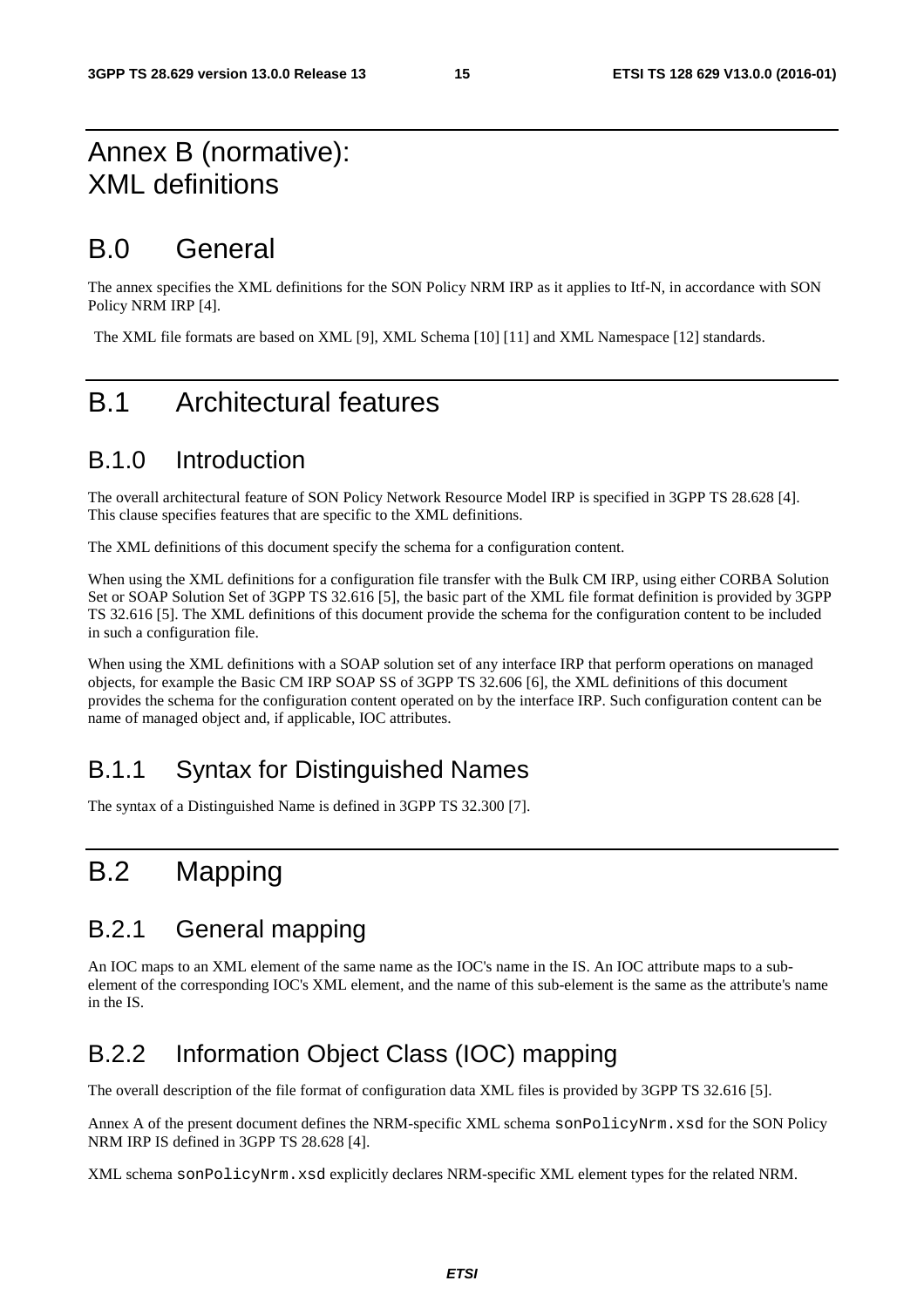The definition of those NRM-specific XML element types complies with the generic mapping rules defined in 3GPP TS 32.616 [5].

#### B.3 Solution Set definitions

#### B.3.1 XML definition structure

Clause B.3.2 provides XML definitions of SON Policy NRM IRP IOCs as defined in 3GPP TS 28.628 [4].

#### B.3.2 XML Schema 'sonPolicyNrm.xsd'

The following XML schema sonPolicyNrm.xsd is the NRM-specific schema for the SON Policy Network Resource Model IRP NRM defined in 3GPP TS 28.628 [4]:

```
<?xml version="1.1" encoding="UTF-8"?> 
< ! - - 3GPP TS 28.629 SON Policy Network Resource Model IRP 
   XML schema definition 
   sonPolicyNrm.xsd 
--> 
<schema 
   targetNamespace="http://www.3gpp.org/ftp/specs/archive/28_series/28.629#sonPolicyNrm" 
   elementFormDefault="qualified" 
   attributeFormDefault="unqualified" 
   xmlns="http://www.w3.org/2001/XMLSchema" 
   xmlns:xn="http://www.3gpp.org/ftp/specs/archive/28_series/28.623#genericNrm" 
   xmlns:sp="http://www.3gpp.org/ftp/specs/archive/28_series/28.629#sonPolicyNrm" 
\sim <import namespace="http://www.3gpp.org/ftp/specs/archive/28_series/28.623#genericNrm"/> 
   <!--SON Policy NRM IRP IS class associated XML elements --> 
   <!-- CAC Range: 0~10000 --> 
   <simpleType name="cacRange"> 
     <restriction base="unsignedShort"> 
         <maxInclusive value="10000"/> 
     </restriction> 
   </simpleType> 
   <!-- Relative Cell Load Range: 0~10000 --> 
   <simpleType name="relativeCellLoadRange"> 
     <restriction base="unsignedShort"> 
         <maxInclusive value="10000"/> 
     </restriction> 
   </simpleType> 
   <!--time duration Range: 0-900 --> 
   <simpleType name="timeDurationRange"> 
     <restriction base="unsignedShort"> 
         <maxInclusive value="900"/> 
     </restriction> 
   </simpleType> 
   <!-- Rate: representing a percentage --> 
   <simpleType name="rateRange"> 
     <restriction base="unsignedShort"> 
       <maxInclusive value="100"/> 
     </restriction> 
   </simpleType> 
   <!-- RACH Optimization Probability --> 
   <simpleType name="ROProbability"> 
     <restriction base="unsignedShort"> 
       <enumeration value="25"/> 
       <enumeration value="50"/> 
       <enumeration value="75"/> 
       <enumeration value="90"/> 
     </restriction> 
   </simpleType>
```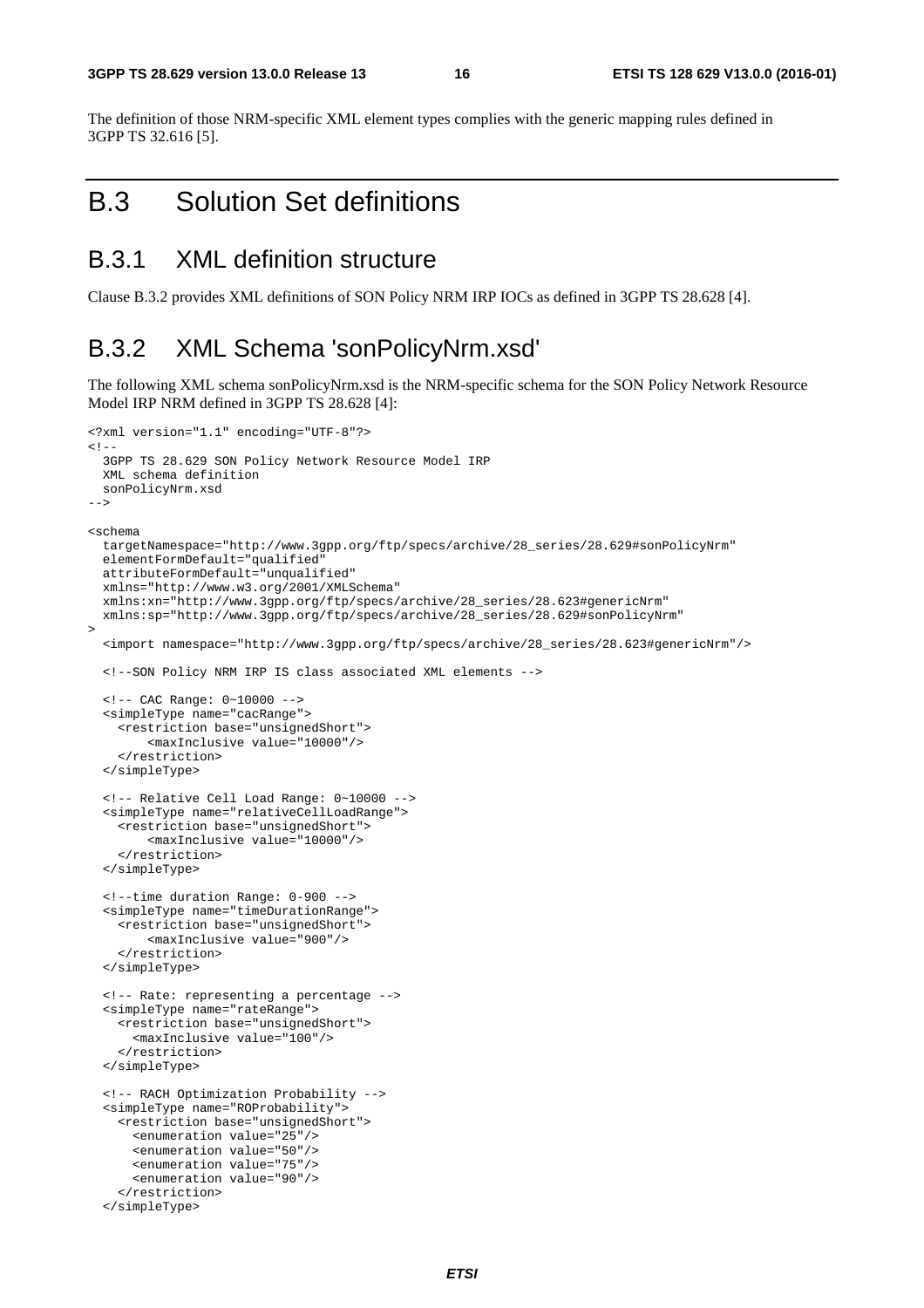```
 <simpleType name="WeekDay"> 
      <restriction base="string"> 
       <enumeration value="Monday"/> 
       <enumeration value="Tuesday"/> 
       <enumeration value="Wednesday"/> 
       <enumeration value="Thursday"/> 
       <enumeration value="Friday"/> 
       <enumeration value="Saturday"/> 
       <enumeration value="Sunday"/> 
    </restriction> 
    </simpleType> 
    <complexType name="WeekDays"> 
       <sequence> 
       <element name="day" type="sp:WeekDay" maxOccurs="7"/> 
       </sequence> 
    </complexType> 
   <!-- Weight: 1~N. Higher the number, higher the weight --> 
   <complexType name="LBOTarget"> 
     <sequence> 
 <element name="lowerEndOfCacRange" type="sp:cacRange" minOccurs="0"/> 
 <element name="upperEndOfCacRange" type="sp:cacRange" minOccurs="0"/> 
       <element name="Rate" type="sp:rateRange" minOccurs="0"/> 
       <element name="Weight" type="unsignedShort" minOccurs="0"/> 
     </sequence> 
   </complexType> 
    <complexType name="LBOLinkTarget"> 
   <sequence> 
    <element name="UplinkTarget" type="sp:LBOTarget" minOccurs="0"/> 
    <element name="DownlinkTarget" type="sp:LBOTarget" minOccurs="0"/> 
   </sequence> 
    </complexType> 
   <complexType name="HooTarget"> 
     <sequence> 
       <element name="Rate" type="sp:rateRange" minOccurs="0"/> 
       <element name="Weight" type="unsignedShort" minOccurs="0"/> 
     </sequence> 
   </complexType> 
   <complexType name="CellLoadParameters"> 
     <sequence> 
       <element name="LoadThreshold" type="sp:rateRange" minOccurs="0"/> 
       <element name="TimeDuration" type="unsignedShort" minOccurs="0"/> 
     </sequence> 
   </complexType> 
   <complexType name="RelativeCellLoadParameters"> 
     <sequence> 
       <element name="LoadThreshold" type="sp:relativeCellLoadRange"/> 
       <element name="TimeDuration" type="sp:timeDurationRange"/> 
     </sequence> 
   </complexType> 
<!-- Time shall be specified in UTC format --> 
   <complexType name="DailyPeriod"> 
       <sequence> 
        <element name="StartTime" type="time"/> 
        <element name="EndTime" type="time"/> 
       </sequence> 
    </complexType> 
 <complexType name="TimePeriod"> 
    <sequence> 
       <element name="Day" type="sp:WeekDays"/> 
       <element name="PeriodOfDay" type="sp:DailyPeriod"/> 
    </sequence> 
    </complexType> 
<!--Time period type in which energy saving is not allowed--> 
 <complexType name="ESNotAllowedTimePeriod"> 
    <sequence> 
        <element name="TimePeriodList" type="sp:TimePeriod"/>
```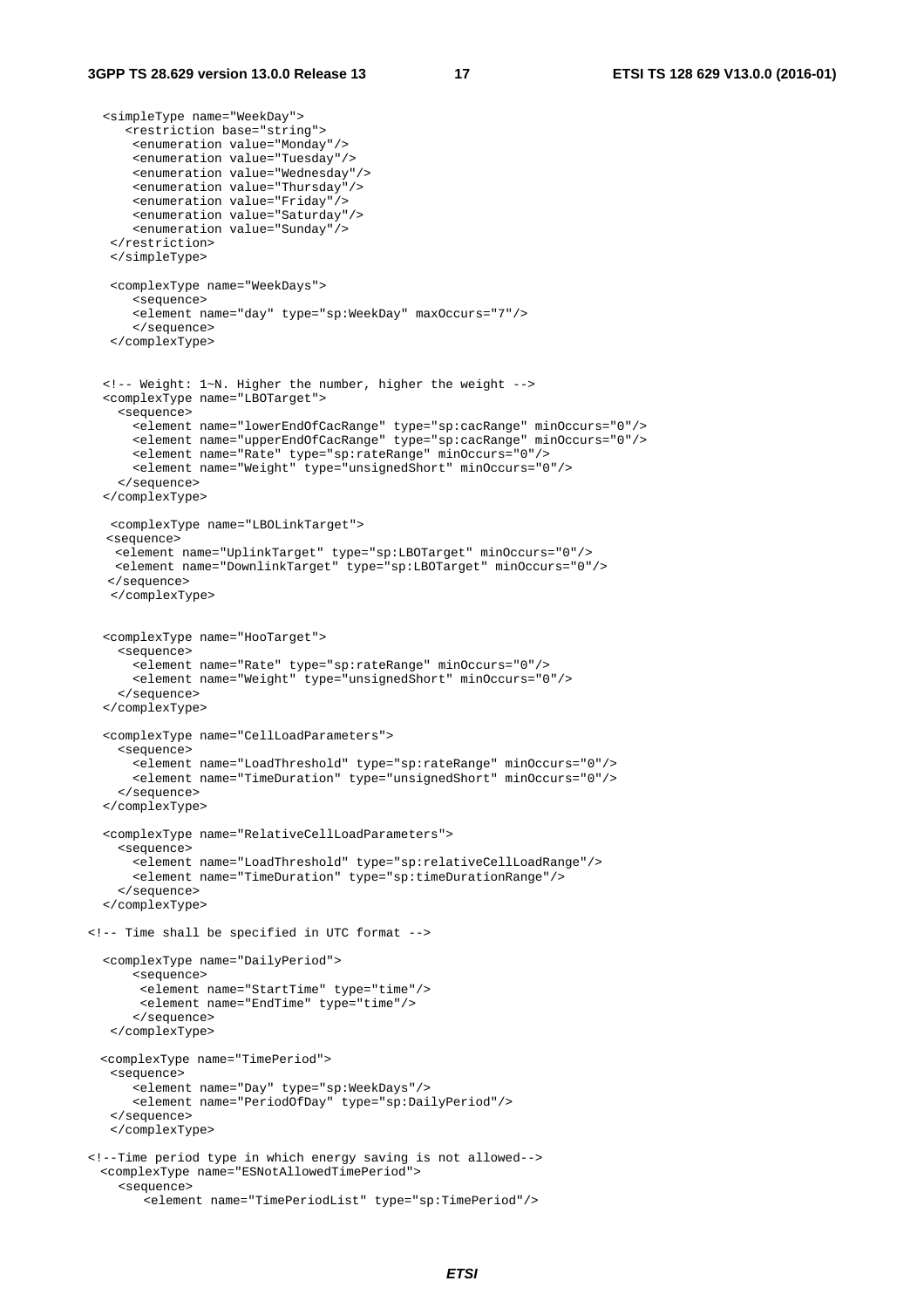```
 </sequence> 
   </complexType> 
   <simpleType name="AccessDelayRange"> 
     <restriction base="unsignedShort"> 
       <minInclusive value="10"/> 
       <maxInclusive value="560"/> 
     </restriction> 
   </simpleType> 
   <complexType name="AccessDelayProbabilityROTarget"> 
     <sequence> 
       <element name="Probability" type="sp:ROProbability"/> 
       <element name="AccessDelay" type="sp:AccessDelayRange"/> 
     </sequence> 
   </complexType> 
   <complexType name="AccessDelayProbabilityTargetSet"> 
     <sequence> 
      <element name="AccessDelayProbabilityTarget" type="sp:AccessDelayProbabilityROTarget" 
maxOccurs="4"/> 
     </sequence> 
   </complexType> 
   <simpleType name="AccessNumberAttemptRange"> 
     <restriction base="unsignedShort"> 
       <minInclusive value="1"/> 
       <maxInclusive value="200"/> 
     </restriction> 
   </simpleType> 
   <complexType name="AccessProbabilityROTarget"> 
     <sequence> 
       <element name="Probability" type="sp:ROProbability"/> 
       <element name="AccessNumber" type="sp:AccessNumberAttemptRange"/> 
     </sequence> 
   </complexType> 
   <complexType name="AccessProbabilityTargetSet"> 
     <sequence> 
       <element name="AccessProbabilityTarget" type="sp:AccessProbabilityROTarget" maxOccurs="4"/> 
     </sequence> 
   </complexType> 
   <complexType name="rachOptTarget"> 
     <choice maxOccurs="4"> 
       <element name="rachOptAccessProbability" type="sp:AccessProbabilityTargetSet"/> 
       <element name="rachOptAccessDelayProbability" type="sp:AccessDelayProbabilityTargetSet"/> 
     </choice> 
   </complexType> 
     <simpleType name="MaximumDeviationHoTriggerType"> 
       <restriction base="unsignedShort"> 
         <minInclusive value="1"/> 
          <maxInclusive value="96"/> 
        </restriction> 
     </simpleType> 
     <simpleType name="MinimumTimeBetweenHoTriggerChangeType"> 
       <restriction base="unsignedShort"> 
         <maxInclusive value="1440"/> 
       </restriction> 
     </simpleType> 
   <simpleType name="energySavingStateEnumType"> 
    <restriction base="string"> 
      <enumeration value="isEnergySaving"/> 
      <enumeration value="isNotEnergySaving"/> 
    </restriction> 
  </simpleType> 
   <simpleType name="energySavingControlEnumType"> 
    <restriction base="string"> 
      <enumeration value="toBeEnergySaving"/> 
      <enumeration value="toBeNotEnergySaving"/>
```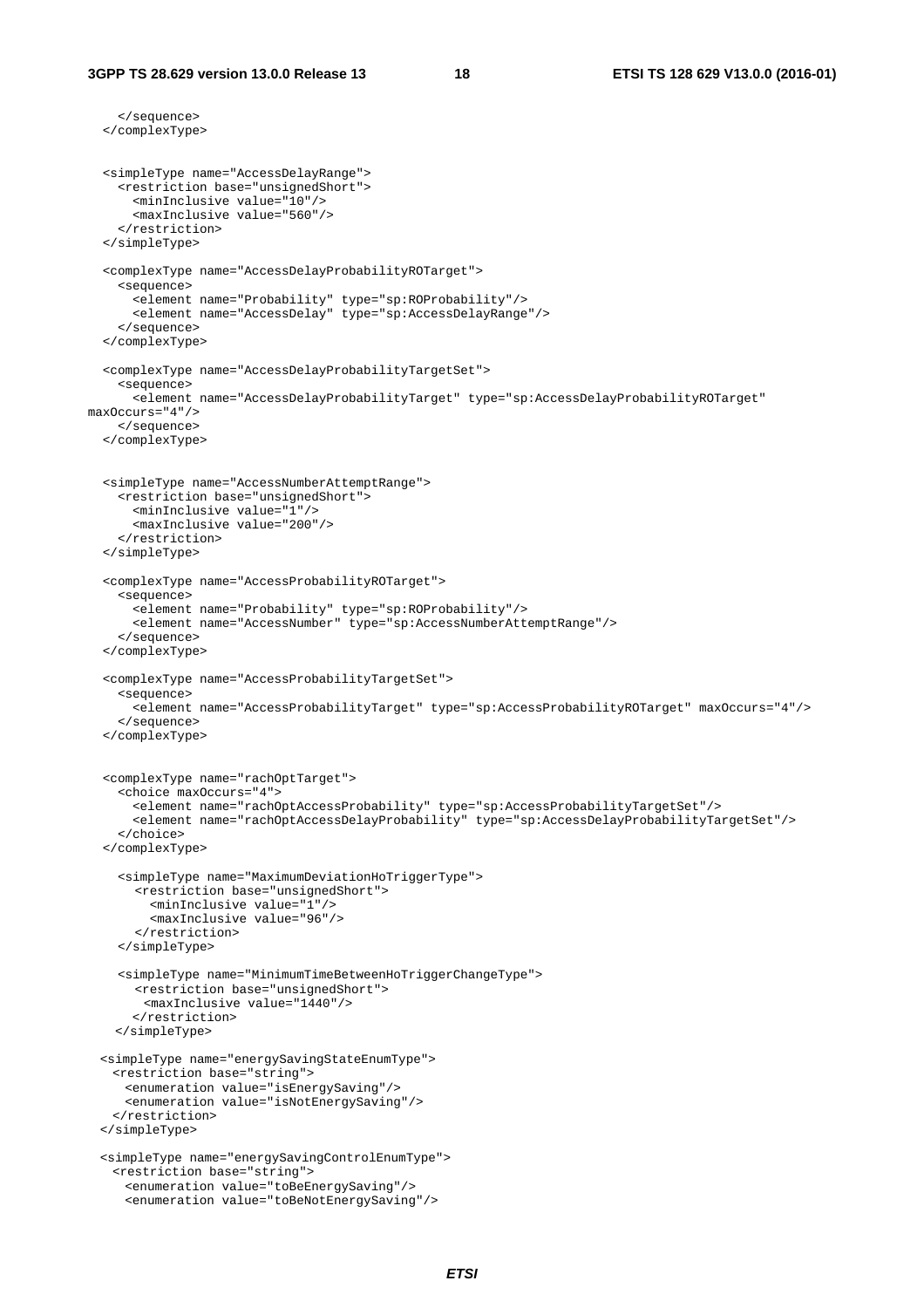```
 </restriction> 
  </simpleType> 
   <simpleType name="SonFuncNameType"> 
     <restriction base="string"> 
       <enumeration value="anr"/> 
       <enumeration value="hoo"/> 
       <enumeration value="lbo"/> 
       <enumeration value="es"/> 
       <enumeration value="coc"/> 
       <enumeration value="cco"/> 
     </restriction> 
   </simpleType> 
   <simpleType name="SonCoordPoliciesType"> 
     <restriction base="string"> 
       <enumeration value="baseOnPriority"/> 
       <enumeration value="baseOnState"/> 
     </restriction> 
   </simpleType> 
   <complexType name="SonFuncNameListType"> 
     <sequence> 
       <element name="SonFuncName" type="sp:SonFuncNameType" maxOccurs="unbounded"/> 
     </sequence> 
   </complexType> 
   <element name="SONTarget"> 
     <complexType> 
       <complexContent> 
         <extension base="xn:NrmClass"> 
           <sequence> 
             <element name="attributes" minOccurs="0"> 
                <complexType> 
                  <all> 
                    <element name="hoFailureRate" type="sp:HooTarget" minOccurs="0"/> 
                    <element name="rrcConnectionEstablishmentFailureRate" type="sp:LBOLinkTarget" 
minOccurs="0"/> 
                    <element name="rrcConnectionAbnormalReleaseRate" type="sp:LBOLinkTarget" 
minOccurs="0"/> 
                    <element name="eRabSetupFailureRate" type="sp:LBOLinkTarget" minOccurs="0"/> 
                    <element name="eRabAbnormalReleaseRate" type="sp:LBOLinkTarget" minOccurs="0"/> 
                    <element name="rachOpt" type="sp:rachOptTarget" minOccurs="0"/> 
                  </all> 
                </complexType> 
             </element> 
           </sequence> 
         </extension> 
       </complexContent> 
     </complexType> 
   </element> 
   <element name="SONControl"> 
     <complexType> 
       <complexContent> 
         <extension base="xn:NrmClass"> 
           <sequence> 
             <element name="attributes" minOccurs="0"> 
                <complexType> 
                  <all> 
                    <!--Switch:ON/OFF--> 
 <element name="hooSwitch" type="boolean" minOccurs="0"/> 
 <element name="lboSwitch" type="boolean" minOccurs="0"/> 
                    <element name="cocSwitch" type="boolean" minOccurs="0"/> 
                    <element name="esSwitch" type="boolean" minOccurs="0"/> 
                    <element name="roSwitch" type="boolean" minOccurs="0"/> 
                 \langleall\rangle </complexType> 
              </element> 
           </sequence> 
         </extension> 
       </complexContent> 
     </complexType> 
   </element> 
   <element name="ESPolicies">
```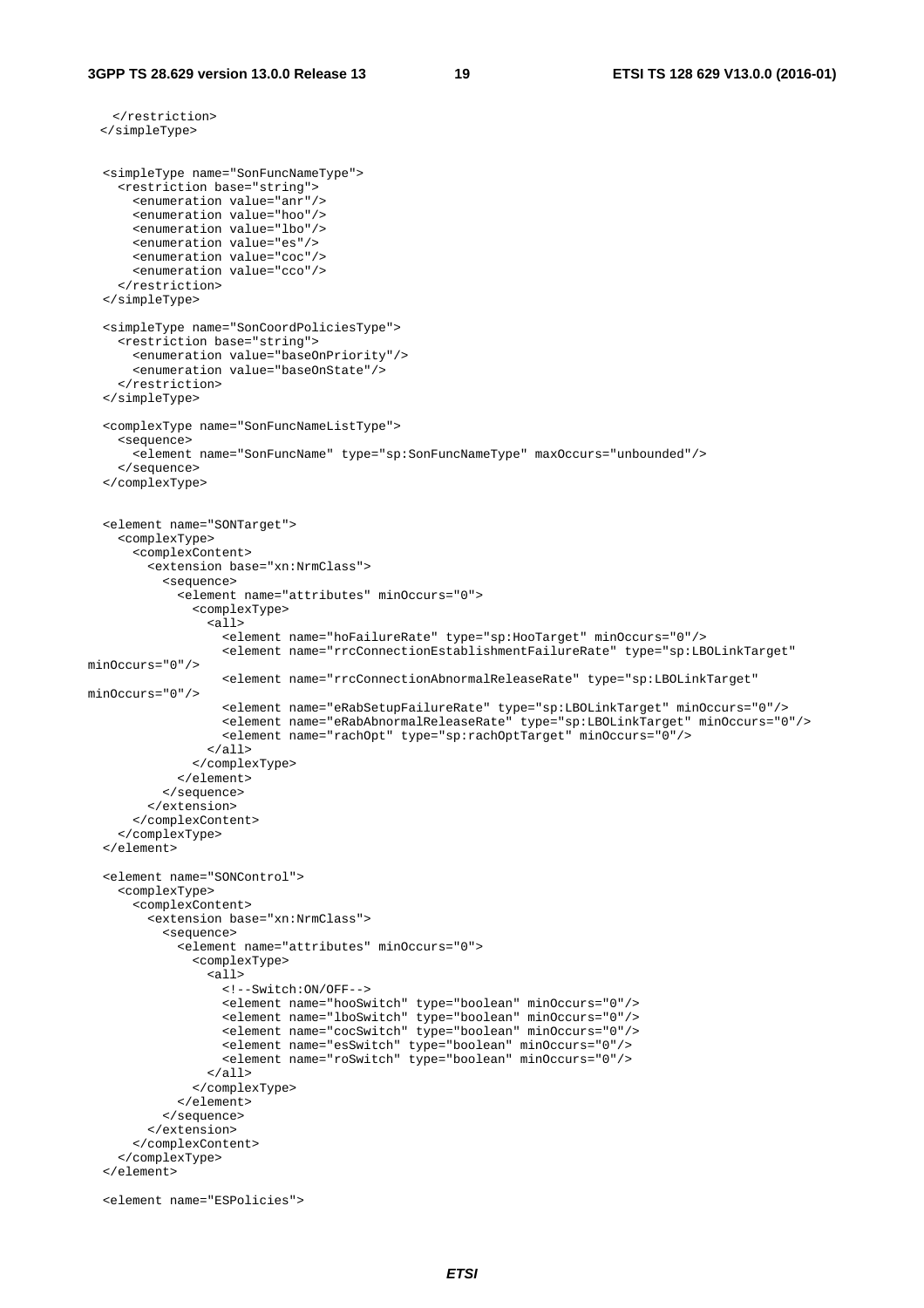```
 <complexType> 
       <complexContent> 
         <extension base="xn:NrmClass"> 
            <sequence> 
              <element name="attributes" minOccurs="0"> 
                <complexType> 
                  <all> 
                   --<br><element name="esActivationOriginalCellLoadParameters"
type="sp:CellLoadParameters" minOccurs="0"/> 
                    <element name="esActivationCandidateCellsLoadParameters" 
type="sp:CellLoadParameters" minOccurs="0"/> 
                    <element name="esDeactivationCandidateCellsLoadParameters" 
type="sp:CellLoadParameters" minOccurs="0"/> 
                <element name="esNotAllowedTimePeriod" type="sp:ESNotAllowedTimePeriod"/> 
                  </all> 
                </complexType> 
              </element> 
            </sequence> 
          </extension> 
       </complexContent> 
     </complexType> 
   </element> 
   <element name="InterRatEsPolicies"> 
    <complexType> 
      <complexContent> 
        <extension base="xn:NrmClass"> 
          <sequence> 
            <element name="attributes"> 
              <complexType> 
               <all> 
                 <element name="interRatEsActivationOriginalCellParameters" 
type="sp:RelativeCellLoadParameters" minOccurs="0"/> 
                 <element name="interRatEsActivationCandidateCellParameters" 
type="sp:RelativeCellLoadParameters" minOccurs="0"/> 
                 <element name="interRatEsDeactivationCandidateCellParameters" 
type="sp:RelativeCellLoadParameters" minOccurs="0"/> 
               </all> 
                </complexType> 
              </element> 
            </sequence> 
         </extension> 
       </complexContent> 
     </complexType> 
   </element> 
   <element name="EUtranCellSON"> 
    <complexType> 
      <complexContent> 
        <extension base="xn:NrmClass"> 
          <sequence> 
            <element name="attributes"> 
             <complexType> 
               <all> 
                 <element name="maximumDeviationHoTrigger" 
                              type="sp:MaximumDeviationHoTriggerType" minOccurs="0"/> 
                 <element name="minimumTimeBetweenHoTriggerChange" 
                               type="sp:MinimumTimeBetweenHoTriggerChangeType" minOccurs="0"/> 
               </all> 
             </complexType> 
            </element> 
          </sequence> 
        </extension> 
      </complexContent> 
    </complexType> 
   </element> 
   <element name="EnergySavingProperties"> 
    <complexType> 
      <complexContent> 
        <extension base="xn:NrmClass"> 
          <sequence> 
            <element name="attributes" minOccurs="0"> 
              <complexType> 
               <all> 
                 <element name="energySavingState" type="sp:energySavingStateEnumType"/> 
                 <element name="energySavingControl" type="sp:energySavingControlEnumType" 
                              minOccurs="0"/>
```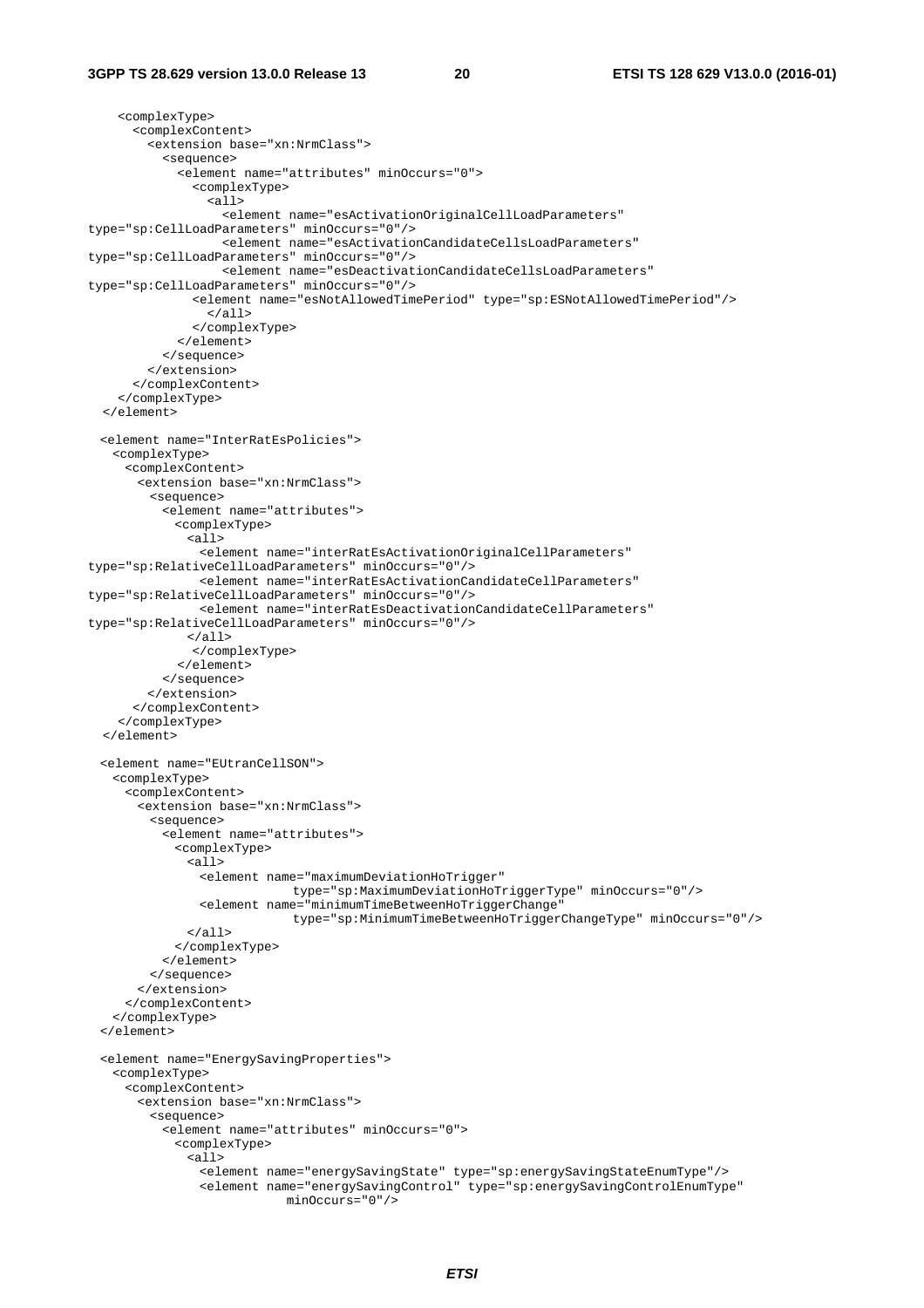```
 <element name="isProbingCapable" type="boolean" minOccurs="0"/> 
                </all> 
              </complexType> 
            </element> 
          </sequence> 
        </extension> 
      </complexContent> 
    </complexType> 
   </element> 
   <element name="SONFuncInfo"> 
     <complexType> 
       <complexContent> 
          <extension base="xn:NrmClass"> 
            <sequence> 
              <element name="attributes" minOccurs="0"> 
                 <complexType> 
                   <all> 
                     <element name="sonFuncCapabilityBelowItfN" type="sp:SonFuncNameListType"/> 
                  \langleall\rangle </complexType> 
              </element> 
            </sequence> 
          </extension> 
       </complexContent> 
     </complexType> 
   </element> 
   <element name="SONCoordinationPolicies"> 
     <complexType> 
       <complexContent> 
          <extension base="xn:NrmClass"> 
            <sequence> 
              <element name="attributes" minOccurs="0"> 
                 <complexType> 
                   <all> 
                     <element name="selectedSonCoordPolicy" type="sp:SonCoordPoliciesType" 
minOccurs="0"/> 
                     <element name="sonFuncPriorityOrder" type="sp:SonFuncNameListType" minOccurs="0"/> 
                  \langleall\rangle </complexType> 
              </element> 
            </sequence> 
          </extension> 
       </complexContent> 
     </complexType> 
   </element>
```
</schema>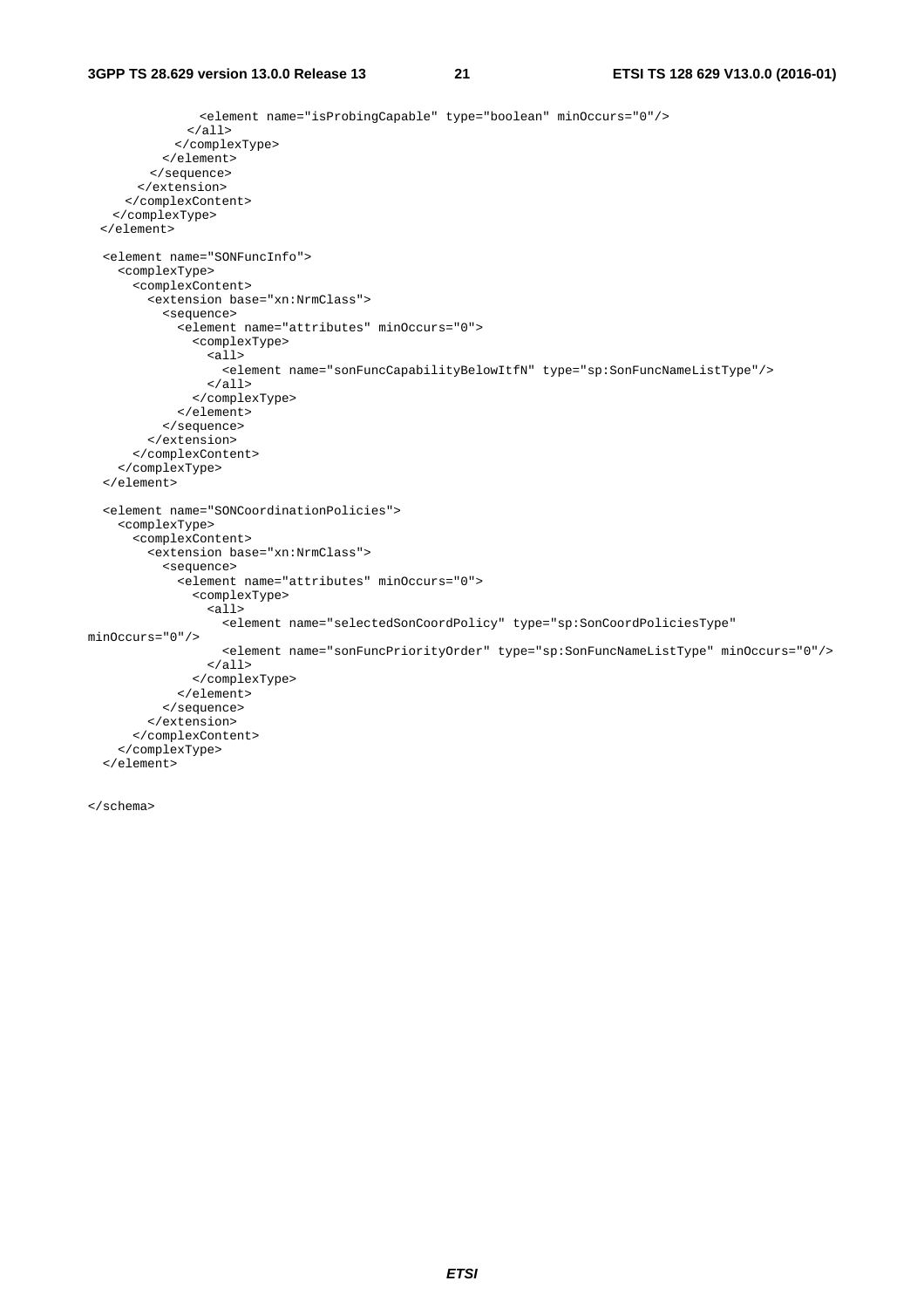### Annex C (informative): Change history

| <b>Change history</b> |       |                    |     |  |                                                                                          |               |         |            |
|-----------------------|-------|--------------------|-----|--|------------------------------------------------------------------------------------------|---------------|---------|------------|
| <b>Date</b>           | TSG#  | <b>TSG Doc.</b> CR |     |  | <b>Rev Subject/Comment</b>                                                               |               | Cat Old | <b>New</b> |
| 2013-06               | SA#60 | SP-<br>130304      | 001 |  | SON coordination synchronization with 32.526                                             | F             | 11.0.0  | 11.1.0     |
|                       |       |                    | 002 |  | Energy saving synchronization with 32.526                                                |               |         |            |
| 2013-09               | SA#61 | SP-<br>130441      | 003 |  | Add missing Object class id for SONPolicy IOCs                                           | F             | 11.1.0  | 11.2.0     |
| 2014-06               | SA#64 | $SP-$<br>140332    | 004 |  | upgrade XSD                                                                              | F             | 11.2.0  | 11.3.0     |
|                       |       | $SP-$<br>140358    | 005 |  | remove the feature support statements                                                    | F             |         |            |
| 2014-09               | SA#65 | SP-<br>140560      | 006 |  | Update the link from Solution Set to Information Service due to the end of<br>Release 12 | $\mathcal{C}$ | 11.3.0  | 12.0.0     |
| 2015-12               | SA#70 | SP-<br>150691      | 008 |  | Align id attribute definitions                                                           | $\mathsf{A}$  | 12.0.0  | 12.1.0     |
| 2016-01               |       |                    |     |  | Upgrade to Rel-13(MCC)                                                                   |               | 12.1.0  | 13.0.0     |